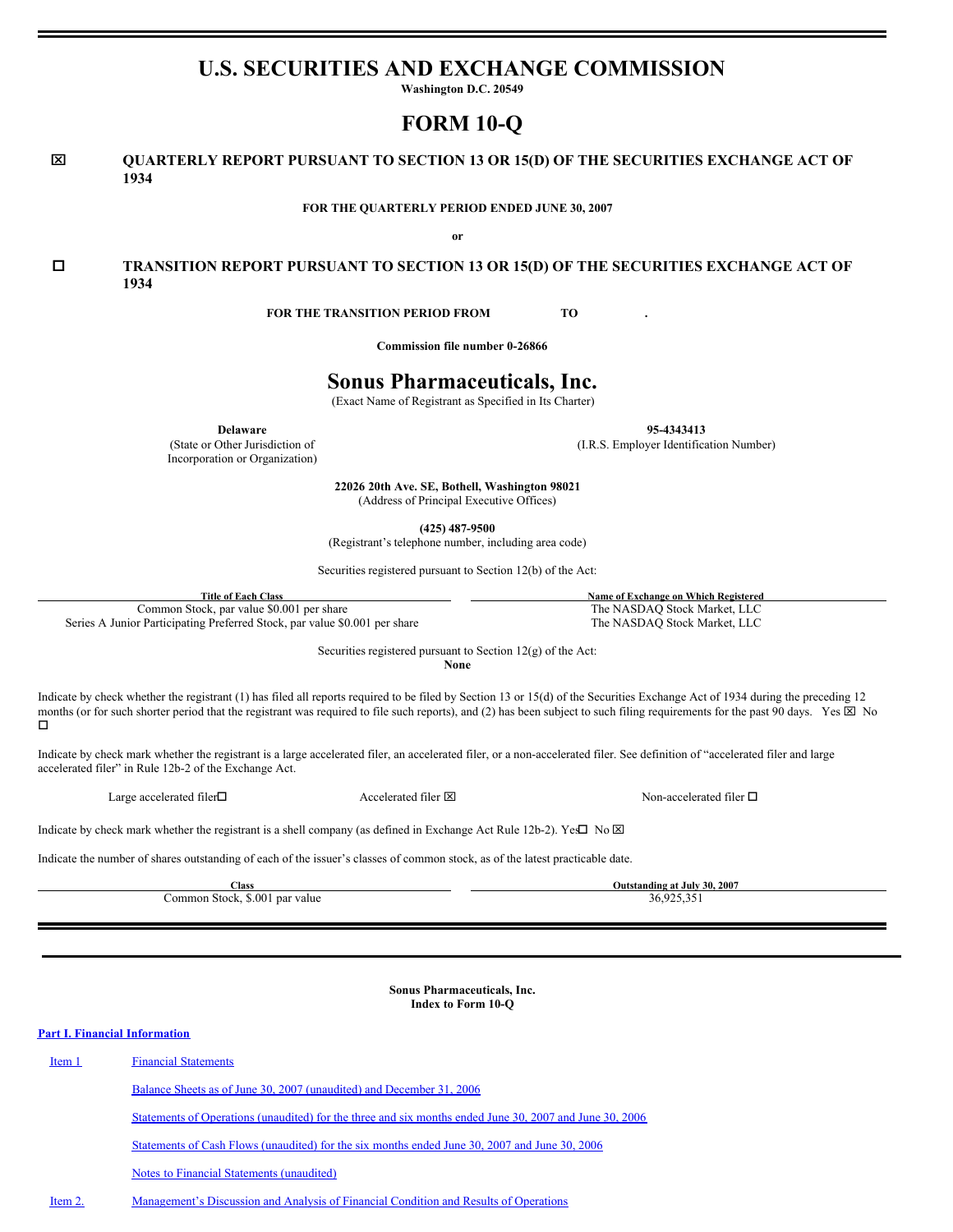# [Item](#page-10-0) 3. [Quantitative](#page-10-0) and Qualitative Disclosures About Market Risk

[Item](#page-10-1) 4. Controls and [Procedures](#page-10-1)

# **Part II. Other [Information](#page-11-0)**

| Item 1A.  | <b>Risk Factors</b>                                 |
|-----------|-----------------------------------------------------|
| Item 4.   | Submission of Matters to a Vote of Security Holders |
| Item $6.$ | <b>Exhibits</b>                                     |

Items 1, 2, 3, and 5 are not applicable and therefore have been omitted.

2

# <span id="page-1-0"></span>**Part I. Financial Information**

# <span id="page-1-1"></span>**Item 1. Financial Statements**

# **Sonus Pharmaceuticals, Inc.**

<span id="page-1-2"></span>

| <b>Balance Sheets</b> |  |
|-----------------------|--|
|-----------------------|--|

|                                                                                                                          |              | <b>June 30,</b><br>2007 |              | December 31,<br>2006 |  |  |
|--------------------------------------------------------------------------------------------------------------------------|--------------|-------------------------|--------------|----------------------|--|--|
|                                                                                                                          |              | (unaudited)             |              |                      |  |  |
| <b>Assets</b>                                                                                                            |              |                         |              |                      |  |  |
| Current assets:                                                                                                          |              |                         |              |                      |  |  |
| Cash and cash equivalents                                                                                                | $\mathbb{S}$ | 2,545,037               | $\mathbb{S}$ | 35,771,784           |  |  |
| Marketable securities                                                                                                    |              | 41,706,321              |              | 22,506,086           |  |  |
| Accounts receivable from related party                                                                                   |              | 5,549,093               |              | 8,043,771            |  |  |
| Other current assets                                                                                                     |              | 1,073,065               |              | 524,470              |  |  |
| Total current assets                                                                                                     |              | 50,873,516              |              | 66,846,111           |  |  |
| Equipment, furniture and leasehold improvements, net                                                                     |              | 1,321,339               |              | 1,186,174            |  |  |
| Other assets                                                                                                             |              | 445,046                 |              | 460,717              |  |  |
|                                                                                                                          |              |                         |              |                      |  |  |
| Total assets                                                                                                             | \$           | 52,639,901              | \$           | 68,493,002           |  |  |
|                                                                                                                          |              |                         |              |                      |  |  |
| <b>Liabilities and Stockholders' Equity</b>                                                                              |              |                         |              |                      |  |  |
| Current liabilities:                                                                                                     |              |                         |              |                      |  |  |
| Accounts payable                                                                                                         | \$           | 141,371                 | \$           | 898,486              |  |  |
| Accounts payable to related party                                                                                        |              | 1,770,300               |              | 1,473,050            |  |  |
| Accrued expenses                                                                                                         |              | 7,099,188               |              | 11,928,124           |  |  |
| Deferred revenue from related party                                                                                      |              | 5,545,919               |              | 5,545,919            |  |  |
| Other current liabilities                                                                                                |              |                         |              | 64,792               |  |  |
| Total current liabilities                                                                                                |              | 14,556,778              |              | 19,910,371           |  |  |
|                                                                                                                          |              |                         |              |                      |  |  |
| Deferred revenue from related party, less current portion                                                                |              | 2,767,735               |              | 5,540,694            |  |  |
| Commitments and contingencies                                                                                            |              |                         |              |                      |  |  |
| Stockholders' equity:                                                                                                    |              |                         |              |                      |  |  |
| Preferred stock; \$.001 par value; 5,000,000 authorized; no shares issued or outstanding                                 |              |                         |              |                      |  |  |
| Common stock; \$.001 par value; 75,000,000 shares authorized; 36,919,876 and 30,565,746 shares issued and outstanding at |              |                         |              |                      |  |  |
| June 30, 2007 and December 31, 2006, respectively                                                                        |              |                         |              |                      |  |  |
|                                                                                                                          |              | 156,264,378             |              | 154,780,939          |  |  |
| Accumulated deficit                                                                                                      |              | (120, 927, 188)         |              | (111, 738, 669)      |  |  |
| Accumulated other comprehensive loss                                                                                     |              | (21, 802)               |              | (333)                |  |  |
| Total stockholders' equity                                                                                               |              | 35, 315, 388            |              | 43.041.937           |  |  |
|                                                                                                                          |              |                         |              |                      |  |  |
| Total liabilities and stockholders' equity                                                                               | \$           | 52,639,901              | \$           | 68,493,002           |  |  |

See accompanying notes.

**Sonus Pharmaceuticals, Inc. Statements of Operations**

# **(Unaudited)**

<span id="page-1-3"></span>

| <b>Three Months</b><br>Ended June 30. |      |      | <b>Six Months</b><br>Ended June 30. |
|---------------------------------------|------|------|-------------------------------------|
| 2007                                  | 2006 | 2007 | 2006                                |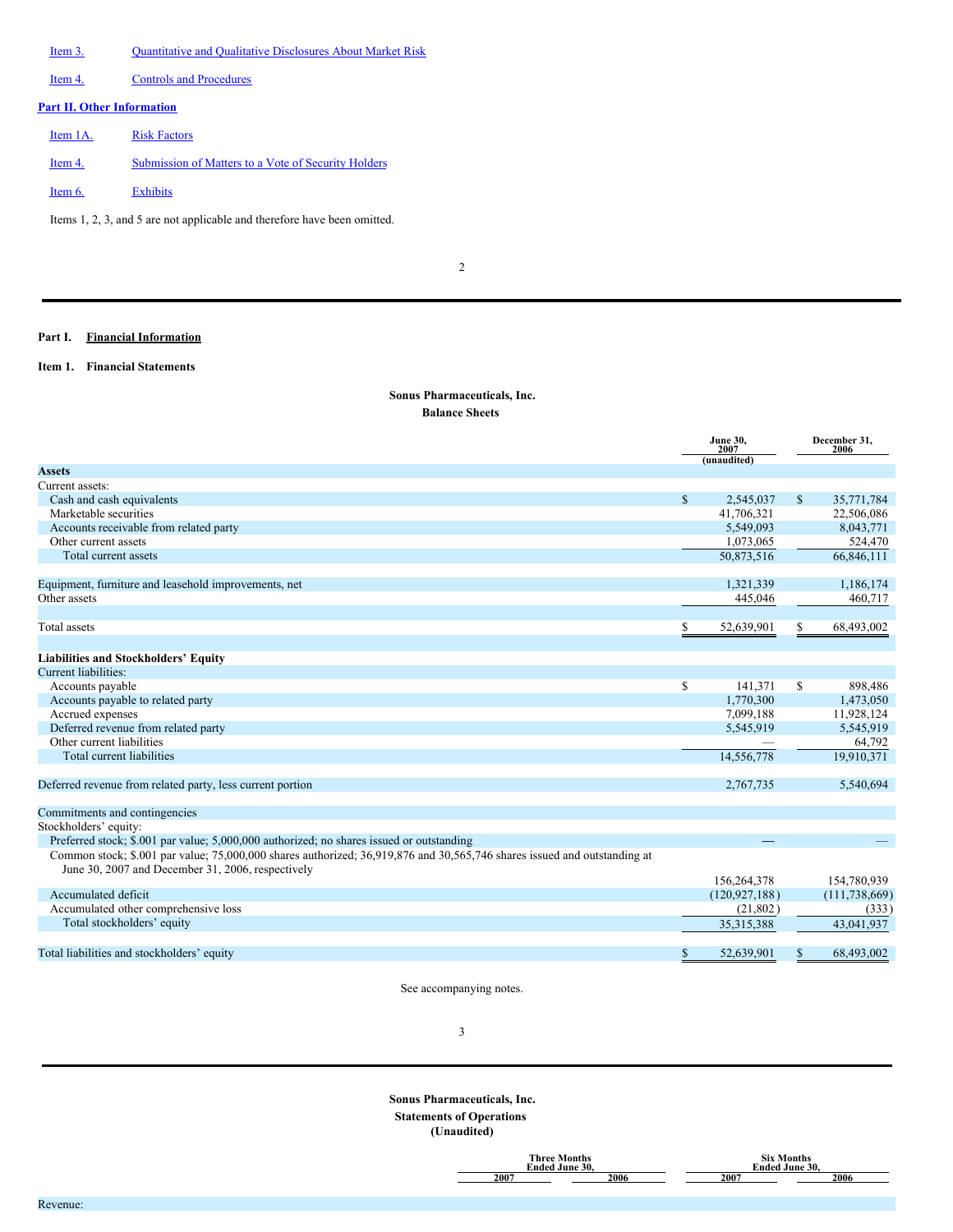| Collaboration revenue from related party                           | \$<br>3,271,018 | S.          | 7,513,588   | S  | 8,322,052      | S             | 11,567,205     |
|--------------------------------------------------------------------|-----------------|-------------|-------------|----|----------------|---------------|----------------|
|                                                                    |                 |             |             |    |                |               |                |
| Operating expenses:                                                |                 |             |             |    |                |               |                |
| Research and development                                           | 7,695,972       |             | 11,248,579  |    | 14,635,370     |               | 19,359,080     |
| General and administrative                                         | 2,128,522       |             | 1,887,596   |    | 4,104,121      |               | 3,655,918      |
|                                                                    |                 |             |             |    |                |               |                |
| Total operating expenses                                           | 9,824,494       |             | 13,136,175  |    | 18,739,491     |               | 23,014,998     |
|                                                                    |                 |             |             |    |                |               |                |
| Operating loss                                                     | (6, 553, 476)   |             | (5,622,587) |    | (10, 417, 439) |               | (11, 447, 793) |
|                                                                    |                 |             |             |    |                |               |                |
| Other income (expense):                                            |                 |             |             |    |                |               |                |
| Other income (expense)                                             | 949             |             | (48,041)    |    | (34,004)       |               | (48,041)       |
| Interest income                                                    | 589,485         |             | 736,039     |    | 1,263,358      |               | 1,251,979      |
| Interest expense                                                   | (125)           |             | (833)       |    | (434)          |               | (1, 833)       |
|                                                                    |                 |             |             |    |                |               |                |
| Total other income, net                                            | 590,309         |             | 687,165     |    | 1,228,920      |               | 1,202,105      |
|                                                                    |                 |             |             |    |                |               |                |
| Net loss                                                           | (5,963,167)     |             | (4,935,422) |    | (9,188,519)    |               | (10, 245, 688) |
|                                                                    |                 |             |             |    |                |               |                |
| Basic and diluted net loss per share                               | \$<br>(0.16)    | $\mathbf S$ | (0.14)      | -S | (0.25)         | <sup>\$</sup> | (0.31)         |
| Shares used in computation of basic and diluted net loss per share | 36,883,944      |             | 34,694,553  |    | 36,868,990     |               | 32,657,715     |
|                                                                    |                 |             |             |    |                |               |                |

See accompanying notes.

<span id="page-2-0"></span>4

# **Sonus Pharmaceuticals, Inc. Statements of Cash Flows (Unaudited)**

|                                                                                       |   | Six Months Ended June 30, |               |                |
|---------------------------------------------------------------------------------------|---|---------------------------|---------------|----------------|
|                                                                                       |   | 2007                      |               | 2006           |
| <b>Operating activities:</b>                                                          |   |                           |               |                |
| Net loss                                                                              | S | (9,188,519)               | <sup>\$</sup> | (10, 245, 688) |
| Adjustments to reconcile net loss to net cash used in operating activities:           |   |                           |               |                |
| Depreciation                                                                          |   | 302.288                   |               | 281,288        |
| Non-cash stock-based compensation                                                     |   | 1,309,490                 |               | 1,047,590      |
| Amortization/(accretion) of investments                                               |   | (322, 799)                |               | 6.656          |
| Changes in operating assets and liabilities:                                          |   |                           |               |                |
| Accounts receivable from related party                                                |   | 2,494,678                 |               | (2,631,498)    |
| Other current assets                                                                  |   | (548, 595)                |               | 189,614        |
| Long term receivable from related party                                               |   |                           |               | 87,500         |
| Other long term assets                                                                |   | 15,671                    |               | 15,671         |
| Accounts payable                                                                      |   | (757, 115)                |               | 128,732        |
| Accounts payable to related party                                                     |   | 297,250                   |               | 188,000        |
| Accrued expenses                                                                      |   | (4,828,936)               |               | 2,932,667      |
| Other current liabilities                                                             |   | (50,029)                  |               |                |
| Deferred revenue from related party                                                   |   | (2,772,959)               |               | (2,772,959)    |
| Other liabilities                                                                     |   |                           |               | (32,016)       |
| Net cash used in operating activities                                                 |   | (14,049,575)              |               | (10, 804, 443) |
|                                                                                       |   |                           |               |                |
| <b>Investing activities:</b>                                                          |   |                           |               |                |
| Purchases of capital equipment and leasehold improvements                             |   | (437, 453)                |               | (384, 345)     |
| Purchases of marketable securities                                                    |   | (38,690,506)              |               |                |
| Proceeds from sales of marketable securities                                          |   | 19,510,014                |               |                |
| Proceeds from maturities of marketable securities                                     |   | 281,587                   |               |                |
| Net cash used in investing activities                                                 |   | (19, 336, 358)            |               | (384, 345)     |
|                                                                                       |   |                           |               |                |
| <b>Financing activities:</b>                                                          |   |                           |               |                |
| Proceeds from issuance of common stock under equity financings, net of issuance costs |   |                           |               | 28,559,245     |
|                                                                                       |   |                           |               |                |
| Proceeds from exercise of common stock warrants                                       |   | 57,440                    |               | 301,330        |
| Proceeds from exercise of stock options and other                                     |   | 116,509                   |               | 72.850         |
| Payments on lease obligations                                                         |   | (14,763)                  |               | (13, 364)      |
| Net cash provided by investing activities                                             |   | 159.186                   |               | 28,920,061     |
|                                                                                       |   |                           |               |                |
|                                                                                       |   |                           |               |                |
| (Decrease) Increase in cash and cash equivalents for the period                       |   | (33, 226, 747)            |               | 17,731,273     |
| Cash and cash equivalents at beginning of period                                      |   | 35,771,784                |               | 49,317,845     |
|                                                                                       |   |                           |               |                |
| Total cash and cash equivalents                                                       | S | 2,545,037                 | \$            | 67,049,118     |
|                                                                                       |   |                           |               |                |
| Supplemental cash flow information:                                                   |   |                           |               |                |
| Interest paid                                                                         | S | 434                       | \$            | 1.833          |
|                                                                                       |   |                           |               |                |

See accompanying notes.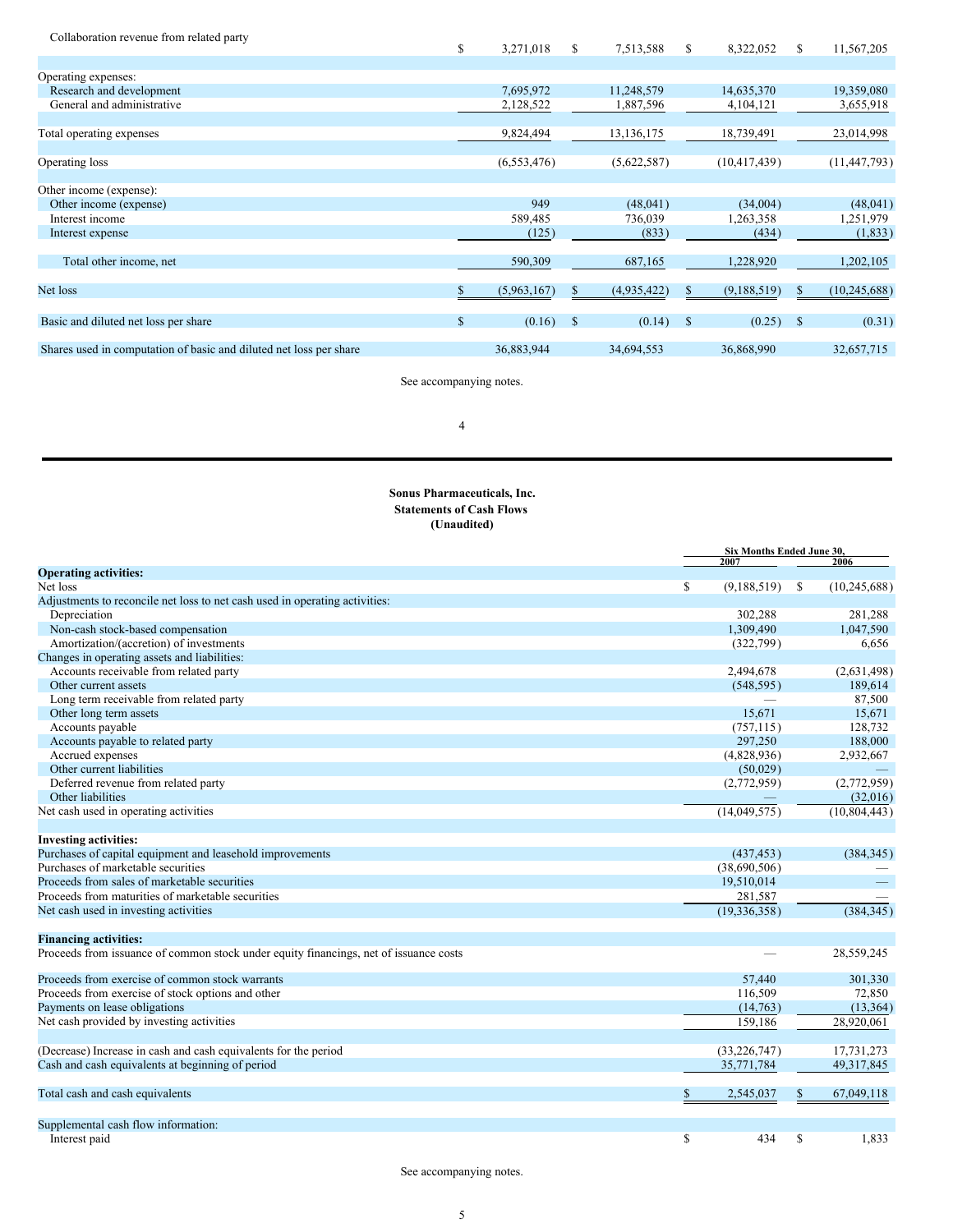# <span id="page-3-0"></span>**Sonus Pharmaceuticals, Inc. Notes to Financial Statements (Unaudited)**

# **1. Basis of Presentation**

The unaudited financial statements have been prepared in accordance with generally accepted accounting principles for interim financial information and with the instructions to Form 10-Q. Accordingly, they do not include all of the information and footnotes required to be presented for complete financial statements. The accompanying financial statements reflect all adjustments (consisting only of normal recurring items) which are, in the opinion of management, necessary for a fair presentation of the results for the interim periods presented. The accompanying Balance Sheet at December 31, 2006 has been derived from the audited financial statements included in the Company's Annual Report on Form 10-K for the year then ended. The financial statements and related disclosures have been prepared with the assumption that users of the interim financial information have read or have access to the audited financial statements for the preceding fiscal year. Accordingly, these financial statements should be read in conjunction with the audited financial statements and the related notes thereto included in the Annual Report on Form 10-K for the year ended December 31, 2006 and filed with the Securities and Exchange Commission on March 16, 2007.

#### **2. Related Party**

The Company engages in significant transactions with Bayer Schering Pharma AG, Germany ("Bayer Schering"). Bayer Schering is a related party due to their ownership interest in the Company (10.6% fully diluted) and has been appropriately identified as such on the face of the financial statements. All amounts disclosed on the face of the financial statements with related parties are attributable to Bayer Schering. Please see Note 3 "Collaboration and License Agreement with Bayer Schering Pharma AG" for additional details.

#### **3. Collaboration and License Agreement with Bayer Schering Pharma AG**

On October 17, 2005, the Company entered into a Collaboration and License Agreement with Schering AG, pursuant to which, among other things, Sonus granted Schering AG an exclusive, worldwide license to TOCOSOL Paclitaxel. Schering AG paid Sonus an upfront license fee of \$20 million and pays Sonus for 50% of eligible research and development costs incurred by Sonus related to TOCOSOL Paclitaxel (in certain cases the reimbursement rate is 100%).

In 2006, a wholly owned subsidiary of Bayer AG, acquired Schering AG. The company was renamed Bayer Schering Pharma AG, Germany. We are not aware of any material effect the acquisition has had on Sonus' business, financial condition or results of operations but there can be no assurance that the acquisition will not have a material effect in the future. The ongoing relationship with Bayer Schering is just as dependent on the data from our Phase 3 trial for TOCOSOL Paclitaxel, as was the case with Schering AG.

Bayer Schering may additionally pay Sonus (i) product milestone payments of up to \$132 million upon the achievement of certain U.S., European Union and Japanese clinical and regulatory milestones, (ii) sales milestone payments of up to \$35 million upon the achievement of certain annual worldwide net sales, and (iii) upon commercialization, royalties ranging between 15-30% of annual net sales in the U.S., with the exact percentage to be determined based on the achievement of certain annual net sales thresholds, and

6

royalties equal to 15% of the annual net sales outside the U.S. The parties have agreed to a U.S. development program consisting of the ongoing initial pivotal Phase 3 trial in metastatic breast cancer and may agree to other trials to support launch of TOCOSOL Paclitaxel. Sonus has retained an option for co-promotion rights in the U.S. and also granted Bayer Schering the right of first negotiation on TOCOSOL Camptothecin, which is currently in early stage clinical development. In connection with the Collaboration and Licensing Agreement, the Company and an affiliate of Bayer Schering entered into a Securities Purchase Agreement whereby the Company sold 3,900,000 shares of common stock for an aggregate of \$15.7 million and warrants to purchase 975,000 shares of common stock for an aggregate purchase price of \$122,000.

During the six month period ended June 30, 2007, the Company recognized revenue of \$2.8 million as amortization of the upfront license fee and an additional \$5.5 million related to research and development services performed by Sonus primarily for the Phase 3 trial for TOCOSOL Paclitaxel and related manufacturing costs. The Company expects to recognize revenue related to amortization of the upfront fee and cost reimbursements through the end of the development period which is currently estimated to continue through the end of 2008. As the clinical development program for TOCOSOL Paclitaxel is still being finalized in collaboration with Bayer Schering, we cannot estimate the total costs or expected reimbursements at this time. Finalization of these plans will likely occur after we have independently reviewed data from our ongoing Phase 3 trial, which we expect by the end of third quarter of 2007.

As of June 30, 2007, the Company had \$8.3 million in deferred revenue related to the unamortized upfront payment (net of the adjustment for warrants issued in connection with the agreement) as well as \$5.5 million in receivables and \$1.8 million in payables with Bayer Schering on its balance sheet.

# **4. Accrued Expenses**

Accrued expenses consist of the following:

|                       | <b>June 30,</b><br>2007 | December 31,<br>2006 |
|-----------------------|-------------------------|----------------------|
| Clinical trials       | \$ 5,811,548            | \$ 8.497,278         |
| Compensation          | 789,363                 | 1,459,128            |
| Product manufacturing | 84.830                  | 1,617,580            |
| Other                 | 413.447                 | 354.138              |
|                       | 7.099.188               | \$11,928,124         |

# **5. Comprehensive Income (Loss)**

|                                                | Three months ended June 30, |             | Six months ended June 30, |                |
|------------------------------------------------|-----------------------------|-------------|---------------------------|----------------|
|                                                | 2007                        | 2006        | 2007                      | 2006           |
| Net loss                                       | \$(5.963.167)               | (4.935.422) | $$^{(9,188,519)}$$        | \$(10.245.688) |
| Unrealized gain (loss) on cash equivalents and |                             |             |                           |                |
| marketable securities                          | (12.672)                    | 4.239       | (21.469)                  | 6.656          |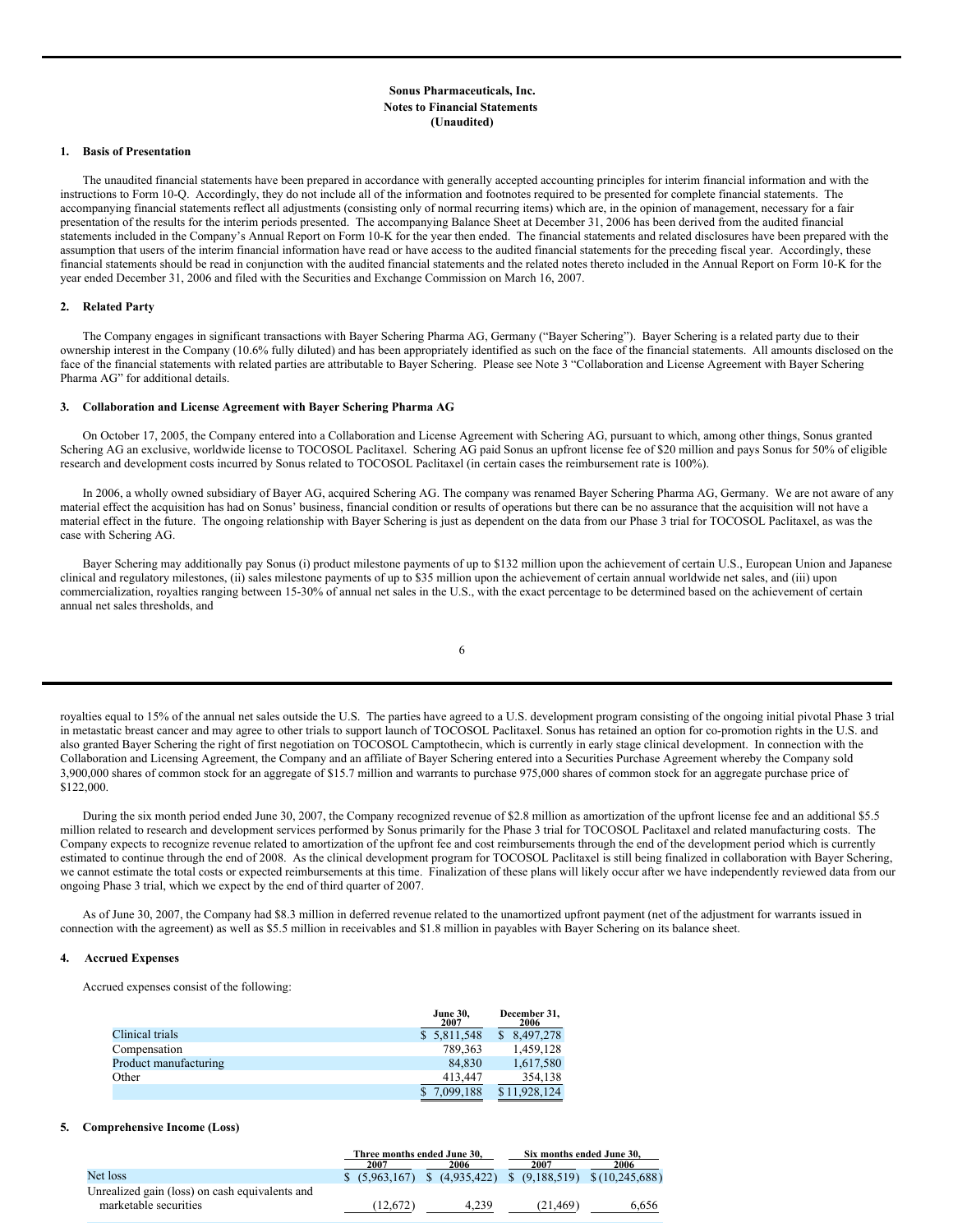Comprehensive loss \$ (5,975,839) \$ (4,931,183) \$ (9,209,988) \$ (10,239,032)

#### **6. Stockholders' Equity**

## *Common Stock Issuances*

During the second quarter of 2007, the Company received \$57,440 in proceeds from the issuance of 14,044 shares of common stock from the exercise of common stock warrants, in addition to \$88,110 in proceeds from the issuance of 46,212 shares of common stock from the issuance of shares under employee

benefit programs. For the six months ended June 30, 2007, the Company received \$57,440 in proceeds from the issuance of 14,044 shares of common stock from the exercise of common stock warrants, in addition to \$116,509 in proceeds from the issuance of 51,858 shares of common stock from the issuance of shares under employee benefit programs.

#### *Employee Stock Plans*

On May 10, 2007, Sonus shareholders approved a new incentive plan titled, "2007 Performance Incentive Plan". Under the terms of this plan, the Company can issue up to 3,900,000 additional shares of the Company's common stock. Employee stock options vest over a period of time determined by the Board of Directors, generally four years, and director stock options are generally fully vested on the date of grant. Stock options generally are granted at the fair market value on the date of grant and expire ten years from the date of grant.

The Company has an employee stock purchase plan whereby employees may contribute up to 15% of their compensation to purchase shares of the Company's common stock at 85% of the stock's fair market value at the lower of the beginning or end of each six-month offering period. The Company recognized \$8,117 in compensation expense related to this plan for the six month period ended June 30, 2007. At June 30, 2007, a total of 76,083 shares remain available for purchase by employees under the plan.

The Company has a 401(k) plan for all employees under which it provides a specified percentage match on employee contributions. Currently, the Company match is made in shares of the Company's common stock. The Company recognized compensation expense related to this plan for the three and six month periods ended June 30, 2007 of \$28,913 and \$57,312, respectively. At June 30, 2007, a total of 5,641 shares remain available for future issuances as matching contributions under the plan. During the third quarter of 2007, the Company's filed a registration statement under Form S-8 for an additional 100,000 shares for use in the Company's 401(k) plan.

#### *Stock-Based Compensation*

During the three and six month periods ended June 30, 2007 and 2006, respectively, the Company recorded stock-based compensation cost under the provisions of Statement of Accounting Standard 123 (revised 2004), "Share Based Payment," or ("SFAS 123R"). The fair value of stock based awards is determined using the Black-Scholes-Merton pricing model. The following table summarizes the income statement classification of stock-based compensation:

|                                        | Three months ended June 30. |  |           | Six months ended June 30. |               |      |               |
|----------------------------------------|-----------------------------|--|-----------|---------------------------|---------------|------|---------------|
|                                        | 2007<br>2006                |  | 2007      |                           |               | 2006 |               |
| Stock-based compensation expense:      |                             |  |           |                           |               |      |               |
| General & administrative               | (480.688)                   |  | (413.799) |                           | (766, 849)    | S    | (599.934)     |
| Research & development                 | (333.653)                   |  | (249.188) |                           | (542.641)     |      | (447.656)     |
| Total stock-based compensation expense | (814, 341)                  |  | (662.987) |                           | \$(1,309,490) |      | \$(1.047.590) |

The fair value of each stock option used in the calculations under SFAS 123R is estimated using the Black-Scholes-Merton option pricing model. The assumptions used in this model include (1) the stock price at grant date, (2) the exercise price, (3) an estimated option life of four years, (4) no expected dividends for each period presented, (5) stock price volatility factor of 56.7% and 71.5% as of June 30, 2007 and 2006, respectively, (6) forfeiture rate of 4.96% and 13.19% as of June 30, 2007 and 2006, respectively, and (7) a risk-free interest rate of 4.58% and 4.99% as of June 30, 2007 and 2006, respectively.

| I<br>I            |  |
|-------------------|--|
| ۱,<br>٦<br>×<br>v |  |

## *Stock Option Activity*

The following is a summary of option activity through June 30, 2007:

|                                                         |                                         | <b>Options Outstanding</b> |      |                                               |  |
|---------------------------------------------------------|-----------------------------------------|----------------------------|------|-----------------------------------------------|--|
|                                                         | <b>Shares</b><br>Available<br>for Grant | Number of<br><b>Shares</b> |      | Weighted-<br>Average<br><b>Exercise Price</b> |  |
| December 31, 2006                                       | 953,366                                 | 4,756,890                  | S    | 4.90                                          |  |
| Grants                                                  | (12,500)                                | 12.500                     | S    | 5.03                                          |  |
| Exercises                                               |                                         |                            |      |                                               |  |
| Cancellations                                           | 8,450                                   | (8, 450)                   | S    | 5.48                                          |  |
| March 31, 2007                                          | 949.316                                 | 4.760.940                  | \$   | 4.90                                          |  |
|                                                         |                                         |                            |      |                                               |  |
| <b>Grants</b>                                           | (89,250)                                | 89,250                     | S    | 5.36                                          |  |
| Exercises                                               |                                         | (35,937)                   | S    | 1.17                                          |  |
| Cancellations                                           |                                         | (8,625)                    | - \$ | 6.25                                          |  |
| Additional shares approved by shareholders for issuance | 3,900,000                               |                            |      |                                               |  |
| June 30, 2007                                           | 4.760.066                               | 4,805,628                  | \$   | 4.93                                          |  |
|                                                         |                                         |                            |      |                                               |  |

## **7. Income Taxes**

Effective January 1, 2007, the Company adopted the provisions of the Financial Interpretation No. 48, "Accountingfor Uncertainty in Income Taxes – an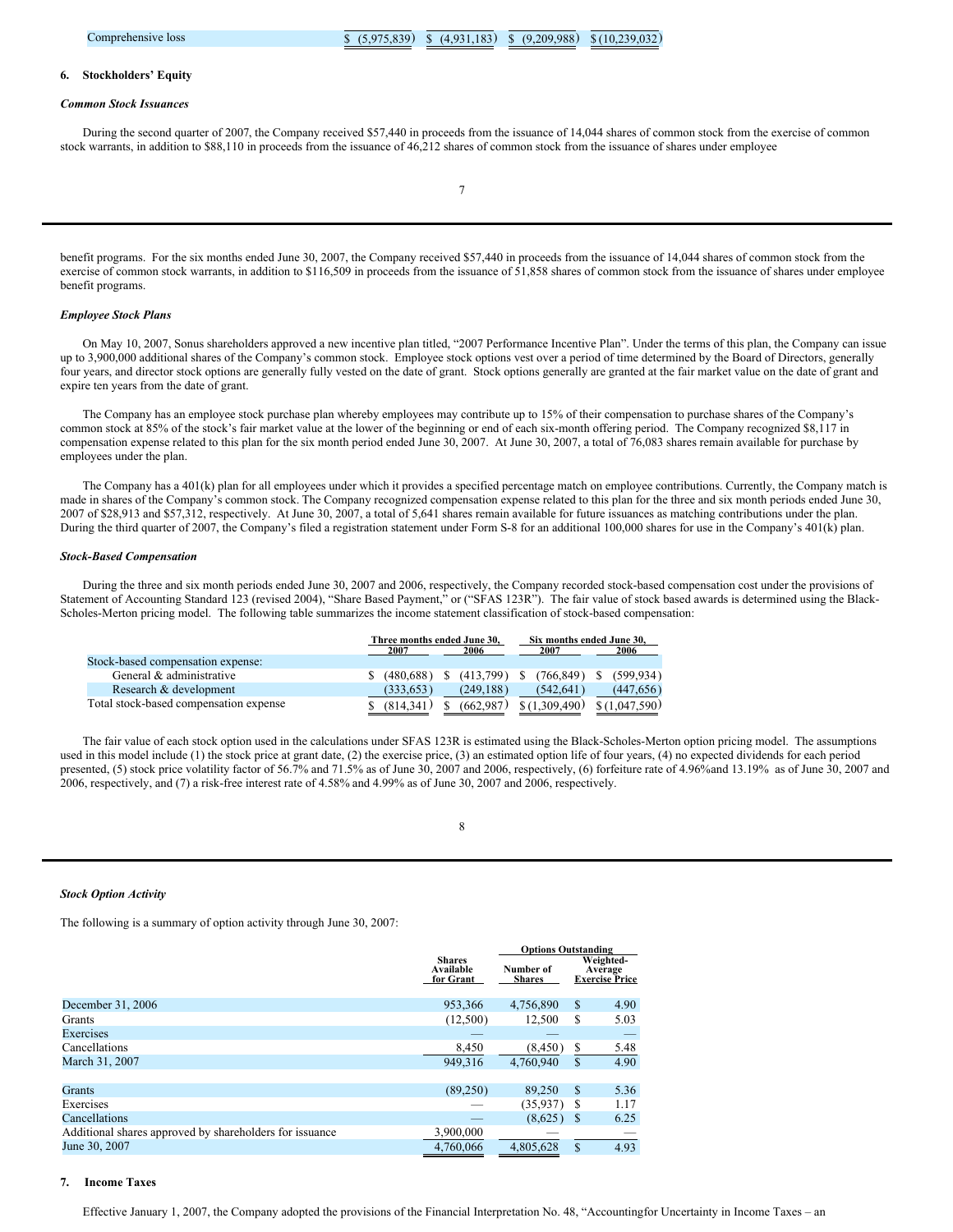interpretation of FASB Statement No. 109" ("FIN 48"). FIN 48 prescribes a recognition threshold and a measurement attribute for the financial statement recognition and measurement of tax positions taken or expected to be taken in a tax return. At the date of adoption of FIN 48, we had no unrecognized tax benefits and expected no significant changes in unrecognized tax benefits in the next twelve months. The adoption of this statement did not result in a cumulative accounting adjustment and did not impact our financial position, results of operations or cash flows.

We recognize interest and penalties related to uncertain tax positions in income tax expense when applicable. To date, there have been no interest or penalties charged to the Company in relation to the underpayment of income taxes.

The Company is subject to audit by the IRS and The Washington State Department of Revenue for all years since inception. As of January 1, 2007, we have recorded a valuation allowance equal to our total net deferred tax assets due to the uncertainty of ultimately realizing tax benefits of approximately \$40.6 million.

### **Item 2. MANAGEMENT'S DISCUSSION AND ANALYSIS OF FINANCIAL CONDITION AND RESULTS OF OPERATIONS**

#### <span id="page-5-0"></span>**Forward-Looking Statements**

This report contains certain forward-looking statements within the meaning of Section 27A of the Securities Act of 1933, as amended, and Section 21E of the Securities Exchange Act of 1934, as amended, and we intend that such forward-looking statements be subject to the safe harbors created thereby. Examples of these forward-looking statements include, but are not limited to:

- · timing and amount of future contractual payments, product revenue and operating expenses;
- progress and preliminary results of clinical trials;
- our anticipated future capital requirements and the terms of any capital financing agreements;
- anticipated regulatory filings, requirements and future clinical trials; and
- market acceptance of our products and the estimated potential size of these markets.

While these forward-looking statements made by us are based on our current beliefs and judgments, they are subject to risks and uncertainties that could cause actual results to vary from the projections in the forward-looking statements. You should consider the risks below carefully in addition to other information contained in this report before engaging in any transaction involving shares of our common stock. If any of these risks occur, they could seriously harm our business, financial condition or results of operations. In such case, the trading price of our common stock could decline, and you may lose all or part of your investment.

The discussion and analysis set forth in this document contains trend analysis, discussions of regulatory status and other forward-looking statements. Actual results could differ materially from those projected in the forward-looking statement as a result of the following factors, among others:

- uncertainty of governmental regulatory requirements and lengthy approval process;
- future capital requirements and uncertainty of payments under corporate partnerships or additional funding through either debt or equity financings;
- dependence on the development and commercialization of products;
- · future prospects heavily dependent on results of the Phase 3 trial for TOCOSOL Paclitaxel and subsequent commercialization should the product be approved by the FDA;
- history of operating losses and uncertainty of future financial results;
- dependence on third parties for funding, clinical development, regulatory approvals, manufacturing and distribution;
- dependence on key employees;
- uncertainty of U.S. or international legislative or administrative actions;
- competition and risk of competitive new products;
- limited manufacturing experience and dependence on a limited number of contract manufacturers and suppliers;
- ability to obtain and defend patents, protect trade secrets and avoid infringing patents held by third parties;
- limitations on third-party reimbursement for medical and pharmaceutical products;
- acceptance of our products by the medical community;
- potential for product liability issues and related litigation;
- potential for claims arising from the use of hazardous materials in our business;
- volatility in the value of our common stock;
- continued listing on the NASDAQ Global Market (formerly NASDAQ National Market); and
- · other factors set forth under "Risk Factors" contained in our Annual Report on Form 10-K for the fiscal year ended December 31, 2006 filed on March 16, 2007, Quarterly Report on Form 10-Q filed on May 9, 2007 for the first quarter ending March 31, 2007 and in this Quarterly Report on Form 10-Q.

10

## **MD&A Overview**

In Management's Discussion and Analysis of Financial Condition and Results of Operations we explain the general financial condition and the results of operations for our Company, including:

- an overview of our business:
- results of operations and why those results are different from the prior year; and
- · capital resources we currently have and possible sources of additional funding for future capital requirements.

#### **Business Overview**

Sonus Pharmaceuticals is focused on the development of cancer drugs that are designed to provide better efficacy, safety, tolerability, and ease of use. Our business strategy is as follows:

- $\cdot$  develop proprietary formulations of cancer drugs utilizing our TOCOSOL® technology;
- develop novel formulations of oncology drugs; and
- · identify and acquire products/technologies that are complementary to our focus in oncology in order to broaden our business and market opportunities.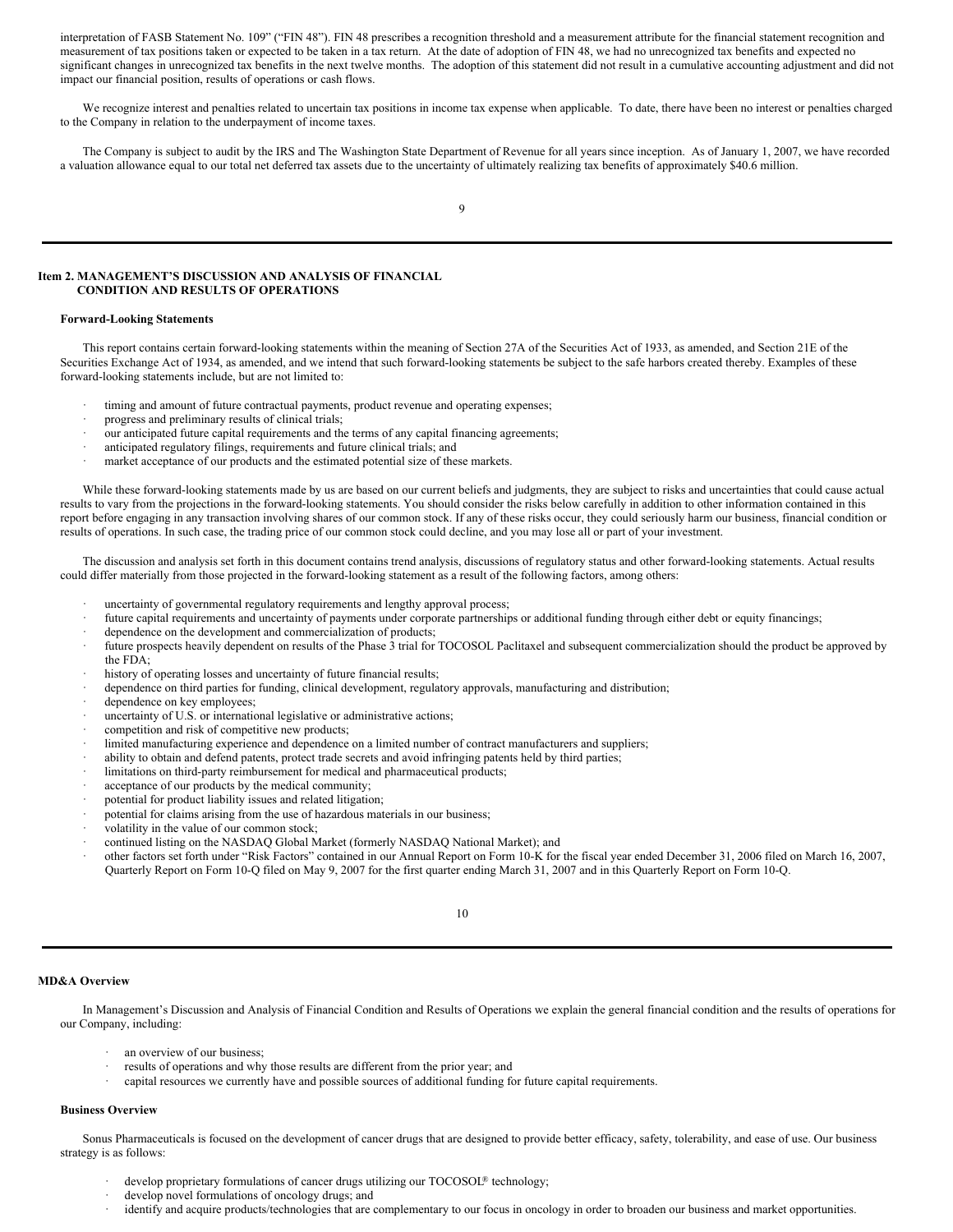#### **Proprietary TOCOSOL technology**

Our novel vitamin E-based emulsion technology has been designed to address the limitations of existing cancer drugs. The technology uses vitamin E (tocopherol) oil and tocopherol derivatives to solubilize and formulate drugs with the goal of enhancing their efficacy, safety and administration. Drug products formulated with our TOCOSOL technology are ready-to-use, requiring no dilution or reconstitution.

#### TOCOSOL Paclitaxel

Our lead oncology product candidate, TOCOSOL Paclitaxel, is currently in late stage Phase 3 clinical testing with independently reviewed objective response rate data expected by the end of the third quarter 2007. TOCOSOL Paclitaxel is a novel, nanodroplet formulation of paclitaxel and is manufactured in a ready-to-use, injectable emulsion formulation. Paclitaxel is one of the world's most widely prescribed anti-cancer drugs and a member of the taxane family of chemotherapy agents. Paclitaxel is also the active ingredient in Taxol®, which is approved in the U.S. for the treatment of breast, ovarian and non-small cell lung cancers, and Kaposi's sarcoma. We believe that data from our Phase 2 clinical trials conducted to-date suggest that TOCOSOL Paclitaxel:

- · eliminates the need for cremaphor, which is used in Taxol and generic paclitaxel and has known toxicities;
- · compares favorably with approved taxane products and other new paclitaxel formulations under development (safety and efficacy remain to be proven in Phase 3 testing of TOCOSOL Paclitaxel, which is currently underway);
- · offers the convenience of a ready-to-use formulation that does not require preparation prior to administration;
- · can be administered to patients by a short 15-minute infusion, compared to the one- to three-hour infusion that is typically required with Taxotere and Taxol ® or generic versions of paclitaxel;
- does not require any special intravenous (i.v.) tubing or filters; and
- can be administered in small volumes of 15 to 35 milliliters compared to volumes of several hundred milliliters of i.v. solution that are required for dosing of Taxol or Taxotere.

We initiated Phase 2a studies for TOCOSOL Paclitaxel in March 2002 to evaluate the safety and efficacy of TOCOSOL Paclitaxel in ovarian, non-small cell lung and bladder cancers using weekly dosing of the product. These were single agent, open label studies that enrolled taxane naïve patients who had progressive disease despite prior treatment with a standard chemotherapy regimen. Patient enrollment in the Phase 2a clinical trials was completed in the second quarter of 2003. Data review, confirmation and analysis are now complete, and databases have been locked. A total of 122 patients in the ovarian, non-small cell lung and bladder cancer studies were evaluable for safety, and 85 were treated at the maximum tolerated dose and thus were evaluable for objective response, which means that the patients received the maximum tolerated dose for at least eight weekly cycles of TOCOSOL Paclitaxel and underwent CT scans to determine anti-tumor responses according to RECIST criteria. Patients were also evaluated for time to disease progression and overall survival. Final analyses of all data are now complete, and best response rates and survival data are presented in the tables below.

|                       | No.                          | No.<br>Patients at<br>Maximum |                                 |                            | <b>Objective Response Rates (ORR)*</b> |              |                      |                        |
|-----------------------|------------------------------|-------------------------------|---------------------------------|----------------------------|----------------------------------------|--------------|----------------------|------------------------|
| Cancer<br><b>Type</b> | <b>Patients</b><br>Evaluable | <b>Tolerated</b><br>Dose      | <b>Stable</b><br><b>Disease</b> | Partial<br><b>Response</b> | Complete<br><b>Response</b>            | Total<br>ORR | $\frac{0}{0}$<br>ORR | 95%                    |
| Ovarian               |                              | 39                            |                                 |                            |                                        |              | 44%                  | $(28\% - 60\%)$        |
| <b>NSCL</b>           | 43                           | 31                            | 14                              |                            |                                        |              | 19%                  | $(7\% - 37\%)$         |
| <b>Bladder</b>        |                              |                               | 4                               |                            |                                        |              |                      | $40\%$ $(16\% - 68\%)$ |

| Cancer<br><b>Type</b> | Median<br>Survival<br>(wks) | 95% CI<br>(wks)         |
|-----------------------|-----------------------------|-------------------------|
| Ovarian               | 74.0                        | $(49.3 - 110.0)$        |
| NSCL                  | 27.9                        | $(19.7 - 58.4)$         |
| <b>Bladder</b>        | 93.1                        | $(30.7 - not estimate)$ |

\*Per protocol, the % ORR is determined for the patients treated at the maximum tolerated dose (MTD).

In September 2004, we initiated a Phase 2b study of TOCOSOL Paclitaxel for first line treatment of women with metastatic breast cancer. Enrollment in this study was closed in October 2004 with 47 patients randomized. The investigators reported an overall objective response rate of 53%, (95% Confidence Interval 38% - 68%). Review of all radiographic images by an independent radiologist who had no information about individual patients' treatment or non-radiographic response assessments reported a confirmed objective response rate of 49%, (95% Confidence Interval 34% - 64%).

In addition to being assessed for anti-tumor efficacy, patients were also monitored for adverse events in all TOCOSOL Paclitaxel clinical studies. The most significant adverse events expected with taxanes are neutropenia and peripheral neuropathy. Among 232 patients treated in the Phase 2 clinical trials, the incidence of at least one episode of Grade 4 neutropenia (absolute neutrophil count <500 cells/mm3) during treatment was 18%. However, only 2% of patients had febrile neutropenia, and there was one septic death. No peripheral neuropathy was observed in 56% of patients, Grade 3 peripheral neuropathy was reported in only 10% of patients cumulatively, and no patients experienced Grade 4 peripheral neuropathy. We believe these adverse event rates compare favorably to the reported neutropenia and peripheral neuropathy experienced when Taxol is administered with the approved dosing regimen of 175 mg/m<sup>2</sup> every three weeks. Dose reductions or treatment delays due to toxicity from TOCOSOL Paclitaxel did not limit long-term treatment in most patients. A majority of patients in our Phase 2 studies were administered antihistamines prior to the infusion of TOCOSOL Paclitaxel. Paclitaxel-mediated infusion-related toxicities, sometimes called "hypersensitivity reactions" were generally mild and were reported following approximately 11% of all doses. Investigators have reported that infusion-related toxicities associated with our product could be ameliorated by temporary (a few minutes) interruption of infusion and restarting the infusion at a slower rate. Overall, we believe that TOCOSOL Paclitaxel appears to be well tolerated over multiple treatment cycles.

The results of the Phase 2 clinical trials may or may not be indicative of the final results from our Phase 3 pivotal study that was initiated in September 2005 and closed enrollment in November 2006.

The manufacturing process for TOCOSOL Paclitaxel has been successfully scaled to support commercialization. In March 2005, Sonus met with the U.S. Food and Drug Administration ("FDA") to discuss the Chemistry, Manufacturing and Controls ("CMC") data for TOCOSOL Paclitaxel. The FDA did not identify any issues with the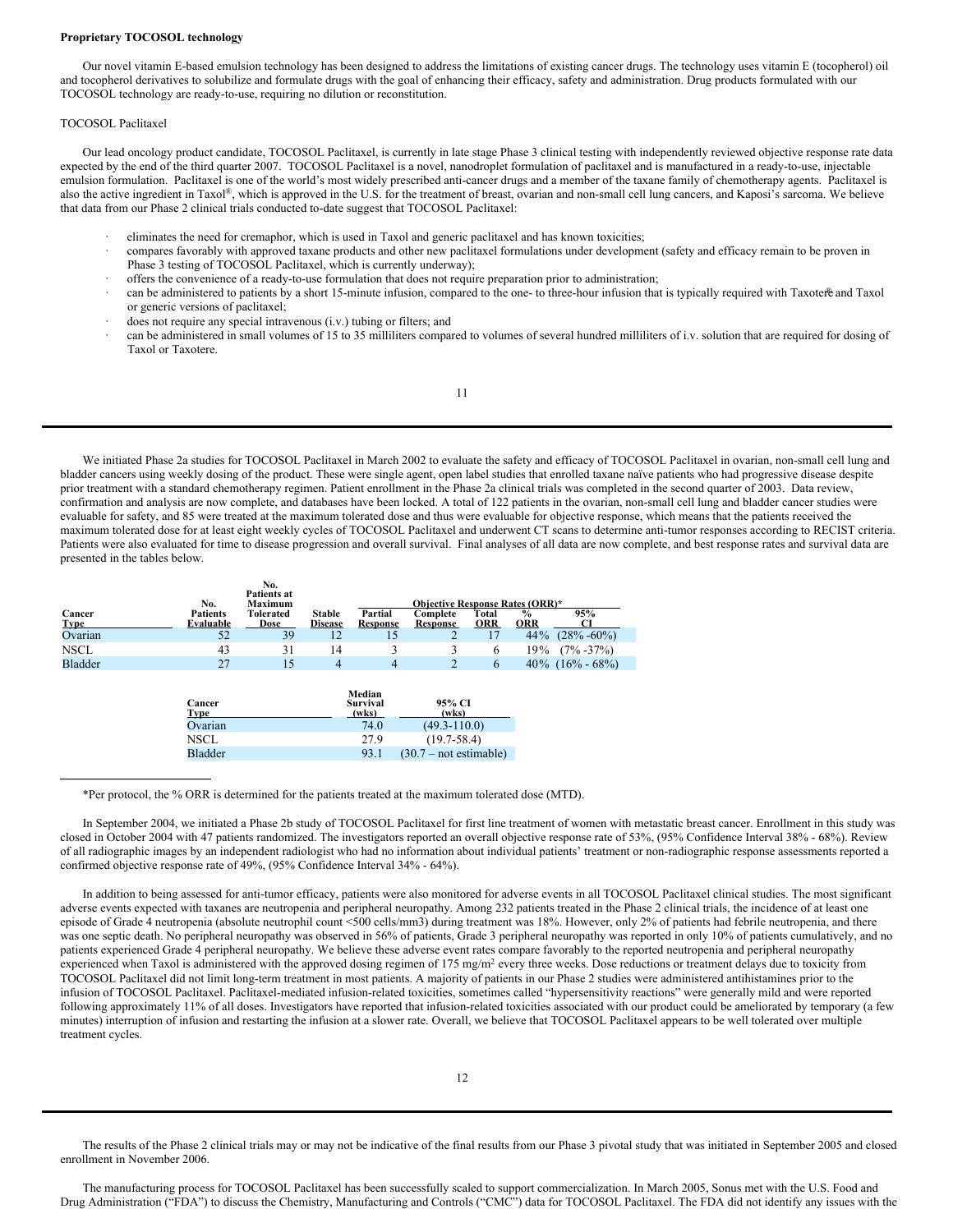manufacture and control of the drug product that would preclude Sonus from using TOCOSOL Paclitaxel in the Phase 3 trial, nor Bayer Schering from submitting the intended New Drug Application (NDA) based on the results of that trial.

Our objective is to work with Bayer Schering to advance clinical development, gain marketing approval and maximize the commercial opportunity for TOCOSOL Paclitaxel. Our strategy for product approval includes the following:

- U.S. Development. In collaboration with our partner, we will seek initial approval of TOCOSOL Paclitaxel with a 505(b)(2) NDA submission, which will rely on the FDA's previous findings of safety and efficacy for Taxol (the reference paclitaxel product), supplemented by data supporting TOCOSOL Paclitaxel's safety and efficacy. We are conducting a single Phase 3 clinical trial as the basis for submission of a NDA for TOCOSOL Paclitaxel under the 505(b)(2) regulatory mechanism. The FDA and Sonus finalized the study design and plans for conducting and analyzing the results of the Phase 3 trial under a Special Protocol Assessment ("SPA") in June 2005. The Phase 3 study is comparing the safety and efficacy of TOCOSOL Paclitaxel administered weekly with Taxol administered weekly. The clinical trial protocol and Statistical Analysis Plan approved under the SPA provide for sequential superiority analyses for efficacy of TOCOSOL Paclitaxel compared to Taxol, provided that we first demonstrate a non-inferior objective response rate; however, there can be no assurance that the Phase 3 clinical trial data will demonstrate that TOCOSOL Paclitaxel has efficacy that is non-inferior or superior to Taxol. Enrollment in the Phase 3 study was closed in November 2006 with 821 patients randomized.
- The FDA has indicated to Sonus that a NDA approval will require either (a) demonstration of superior efficacy of TOCOSOL Paclitaxel compared to Taxol; or (b) demonstration of non-inferior efficacy as compared to Taxol and either (i) a change of the approved label for Taxol to include a weekly dosing schedule or (ii) availability of reviewable data from a trial demonstrating superior efficacy of Taxol using a weekly dosing schedule as compared to that of Taxol using the currently approved three-weekly dosing schedule.

We have an agreement with the Cancer and Leukemia Group B Foundation ("CALGB") giving us the right to use data from the CALGB Study 9840, a Phase 3 trial comparing weekly dosing of Taxol to three-weekly dosing of Taxol in patients with metastatic breast cancer. In the event that TOCOSOL Paclitaxel does not achieve superior efficacy over Taxol in the Phase 3 trial or the approved label for Taxol is not changed to include a weekly dosing schedule, our partner and we plan to submit the CALGB 9840 data to the FDA as part of the TOCOSOL Paclitaxel NDA to support weekly dosing of Taxol as an appropriate reference arm in the ongoing pivotal Phase 3 trial. Based on the summary presentation of CALGB 9840 at the American Society of Clinical Oncology (ASCO) 2004 annual meeting, our analysis of the data set and discussions with the FDA, we believe that the data from this study should fulfill the FDA's requirement to submit a reviewable data set that compares weekly dosing of Taxol to three-weekly dosing of Taxol, and demonstrate the weekly regimen to be superior to the every threeweekly regimen. While there can be no assurance that the data obtained from this study will be sufficient to support the TOCOSOL Paclitaxel NDA, Sonus' preliminary analysis of the CALGB 9840 data confirm the conclusions presented in the abstract at ASCO 2004. If the FDA does not accept the CALGB Study 9840 data or an appropriate alternative data set as support for a weekly reference

13

arm, substantial additional costs and time may be required before the NDA approval for TOCOSOL Paclitaxel. We do not currently have sufficient capital resources to fund such substantial additional costs.

We are collaborating with Bayer Schering on the preparation of the NDA. Bayer Schering is responsible for submission of theNDA. We currently believe that Bayer Schering will submit the NDA in the second quarter of 2008. This is only an estimate as the submission date is outside of our direct control and is subject to change.

- · *Ex-U.S. development.* Under our collaboration agreement, Bayer Schering is responsible for development of TOCOSOL Paclitaxel outside the United States. Bayer Schering initiated a Phase 1 study in Japan in the third quarter of 2006, subsequent to the acceptance of the Japanese IND. Safety results from this Phase 1 study will also be included in the U.S. regulatory submissions for TOCOSOL Paclitaxel. Bayer Schering has also met with regulatory authorities in Europe and received clarification on the requirements for gaining approval of TOCOSOL Paclitaxel in that market. We believe that, in principle, the Phase 3 clinical study currently being conducted by Sonus could suffice as a pivotal trial for a submission in Europe.
- · *New indications for taxanes.* In conjunction with Bayer Schering, we may pursue clinical development of TOCOSOL Paclitaxel for the treatment of other types of cancer, including indications for which Taxol has been approved as well as for diseases for which Taxol is used but not approved. In October 2003, we announced that we were granted Fast Track designation by the FDA for the development of TOCOSOL Paclitaxel for inoperable or metastatic urothelial transitional cell cancers (mostly urinary bladder cancers). In December 2004, the FDA granted an Orphan Drug designation to TOCOSOL Paclitaxel for the treatment of nonsuperficial urothelial cancer. We initiated a Phase 2b study in bladder cancer in the U.S. during the fourth quarter of 2003, and in Spain and the U.K. during 2005, using weekly dosing of TOCOSOL Paclitaxel. Enrollment in this trial was completed in September 2006 and we expect to have preliminary data by late-2007. At this time, there are no plans for continued development in this indication. Continued development in this indication would be dependent on many factors, including the clinical and commercial potential compared to other opportunities in our pipeline and agreement with Bayer Schering to jointly develop TOCOSOL Paclitaxel for use in this indication.

The scope, timing and costs of the clinical trials to be conducted under all of the above regulatory strategies are difficult to determine with accuracy. We are conducting a single pivotal Phase 3 trial in metastatic breast cancer, an indication where paclitaxel is approved, with a primary endpoint of objective response rate and secondary endpoints of progression-free survival and overall survival durations. Our partner expects to submit the NDA with data on the primary endpoint, potentially followed by supplemental submissions for the secondary endpoints when data are mature. Our current estimate for the external cost of the pivotal Phase 3 trial is approximately \$50 million. This estimate is our external direct cost only and does not include any internal costs by Sonus or Bayer Schering. Under our Collaboration and License Agreement with Bayer Schering, Bayer Schering will fund 50% of these costs (in certain cases the reimbursement rate is 100%). In addition, it is anticipated that we will collaborate with Bayer Schering on additional studies of TOCOSOL Paclitaxel. Under the terms of our agreement, we are obligated to fund 50% of the costs of any additional studies conducted by Bayer Schering in support of regulatory submission activities for the U.S. market. The exact cost and timing of these studies is not yet determined. Finalization of these plans will likely occur after we have independently reviewed objective response rate data from our ongoing Phase 3 trial, which we expect by the end of the third quarter of 2007. The current ongoing Phase 3 trial will constitute the bulk of the Company's clinical trial spending in 2007. Approximately three quarters of the cost of the Phase 3 trial has been incurred as of June 30, 2007. However, future costs may vary significantly depending upon regulatory and other matters that are not within our control and there can be no assurance that such amount will be sufficient to complete the study. Development costs in support of ex-US

commercialization are borne by Bayer Schering. There can be no assurance that the results of any or all of the anticipated clinical trials will be successful or will support product approval.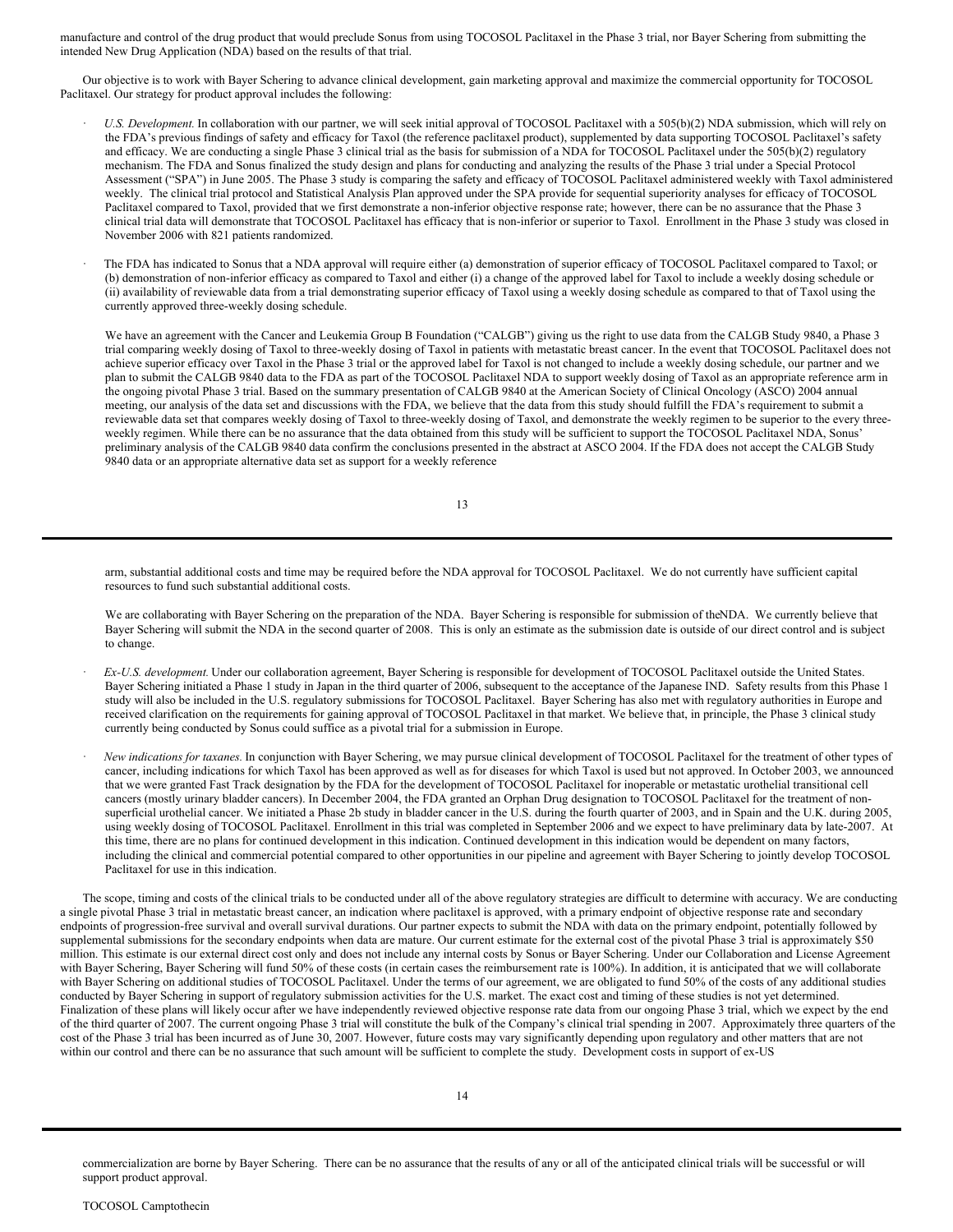Our second oncology drug candidate is TOCOSOL Camptothecin Injectable Emulsion. This product candidate is a novel camptothecin derivative formulated as an oil-in-water emulsion with Sonus' proprietary TOCOSOL technology. Camptothecins are an important class of anti-cancer drugs introduced in recent years; however, the marketed camptothecin analogs, irinotecan (Camptosar®) and topotecan (Hycamtin®), have demonstrated limitations that may reduce their clinical utility. Irinotecan and topotecan are used in the treatment of colorectal, lung, ovarian and cervical cancers. The active ingredient in TOCOSOL Camptothecin is SN-38 (formulated as a prodrug), which is the active ingredient in irinotecan. Our objective with TOCOSOL Camptothecin is to provide a ready-to-use product that has enhanced anti-tumor activity and improved tolerability compared with the approved camptothecin-based products. An IND was submitted to the FDA for TOCOSOL Camptothecin in June 2006 and Phase 1 clinical testing was initiated in September 2006. As this product candidate is very early in clinical development, we cannot give any assurance that this compound will be clinically successful.

#### **Research and Development Pipeline**

We continue to invest in the research and development of new oncology related product candidates, including those that we believe could extend the application of our technology. In addition to our internal research and development efforts, we may also consider acquisitions of other products, development candidates or technologies to expand our pipeline and capabilities.

#### **Proprietary Technology**

We consider the protection of our technology to be important to our business. In addition to seeking U.S. patent protection for our inventions, we are also seeking patent protection in other selected countries in order to broadly protect our proprietary rights. We also rely upon trade secrets, know-how, continuing technological innovations and licensing opportunities to develop and maintain our competitive position.

Our success will depend, in part, on our ability to obtain and defend patents and protect trade secrets. As of June 30, 2007, ten United States patents and five patents outside the U.S. have been issued pertaining to our proprietary TOCOSOL technology. Additional patent applications are pending in the United States and counterpart filings have been made in selected countries outside the U.S.

#### *Collaboration and License Agreement with Bayer Schering Pharma AG*

On October 17, 2005, we entered into a Collaboration and License Agreement with Schering AG, pursuant to which, among other things, we granted Schering AG an exclusive, worldwide license to TOCOSOL Paclitaxel. Schering AG paid us an upfront license fee of \$20 million and pays us for 50% of eligible research and development costs incurred by us related to TOCOSOL Paclitaxel (in certain cases the reimbursement rate is 100%).

In 2006, a wholly owned subsidiary of Bayer AG, a German corporation, acquired Schering AG. The company was renamed Bayer Schering Pharma AG, Germany ("Bayer Schering"). We are not aware of any material effect the acquisition has had on our business, financial condition or results of operations but there can be no assurance that the acquisition will not have a material effect in the future. The ongoing relationship with Bayer Schering is just as dependent on the data from our Phase 3 trial for TOCOSOL Paclitaxel, as was the case with Schering AG.

Bayer Schering may additionally pay us (i) product milestone payments of up to \$132 million upon the achievement of certain U.S., European Union and Japanese clinical and regulatory milestones,

15

(ii) sales milestone payments of up to \$35 million upon the achievement of certain annual worldwide net sales, and (iii) upon commercialization, royalties ranging between 15-30% of annual net sales in the U.S., with the exact percentage to be determined based on the achievement of certain annual net sales thresholds, and royalties equal to 15% of the annual net sales outside the U.S. The parties have agreed to a U.S. development program consisting of the ongoing initial pivotal Phase 3 trial in metastatic breast cancer and may agree to other trials to support launch of TOCOSOL Paclitaxel. We have retained an option for co-promotion rights in the U.S. and also granted Bayer Schering the right of first negotiation on TOCOSOL Camptothecin, which is currently in early stage clinical development. In connection with the Collaboration and Licensing Agreement, the Company and an affiliate of Bayer Schering entered into a Securities Purchase Agreement whereby the Company sold 3,900,000 shares of common stock for an aggregate of \$15.7 million and warrants to purchase 975,000 shares of common stock for an aggregate purchase price of \$122,000.

On March 2, 2006, in accordance with the Collaboration and License Agreement with Bayer Schering, Bayer Schering exercised their right to assume responsibility for the manufacturing of TOCOSOL Paclitaxel. In June 2006, we entered into a clinical supply agreement with Bayer Schering to provide clinical supplies of TOCOSOL Paclitaxel to Bayer Schering until such time as Bayer Schering establishes manufacturing capability for the product.

## **Results of Operations**

As of June 30, 2007, our accumulated deficit was approximately \$120.9 million. We expect to incur substantial additional operating losses over the next several years. Such losses have been and will continue to principally be the result of various costs associated with our discovery and research and development programs. Substantially all of our working capital in recent years has resulted from equity financings and payments received under corporate partnership agreements. Our ability to achieve a consistent, profitable level of operations depends in large part on obtaining regulatory approval for TOCOSOL Paclitaxel as well as future product candidates in addition to successfully manufacturing and marketing those products once they are approved. Even if we are successful in the aforementioned activities our operations may not be profitable. In addition, payments under corporate partnerships and licensing arrangements are subject to significant fluctuations in both timing and amount. Therefore, our operating results for any period may fluctuate significantly and may not be comparable to the operating results for any other period.

Our revenue was \$3.3 million for the three months ended June 30, 2007 as compared with \$7.5 million for the same period in 2006. We had revenue of \$8.3 million for the six months ended June 30, 2007 compared with \$11.6 million for the same period in 2006. Revenue in the both periods was fully attributable to the collaboration agreement with Bayer Schering. We recognized \$1.4 million and \$2.8 million in amortization of an upfront license fee received from Bayer Schering AG for the three and six month periods ended June 30, 2007, respectively and an additional \$1.9 million and \$5.5 million in research and development reimbursements for the three month and six month periods ended June 30, 2007, respectively. Amortization of the \$20 million upfront fee, net of a \$2.3 million adjustment related to the excess fair value of warrants issued to Bayer Schering in connection with the license arrangement, will continue until the end of the development period for TOCOSOL Paclitaxel, which is currently estimated to conclude at the end of 2008. The estimated development period represents the currently estimated date for FDA approval assuming no further research is required and the results of the Phase 3 trial successfully meet its endpoints. This estimate is subject to change as facts and circumstances surrounding our Phase 3 trial for TOCOSOL Paclitaxel change. The license arrangement also includes reimbursement of 50% of research and development costs during this time. We expect revenue during the remainder of 2007 to decline as reimbursements associated with the Phase 3 trial begin to wind down and Bayer Schering takes over full manufacturing of TOCOSOL Paclitaxel. These reimbursements constitute the majority of our revenue.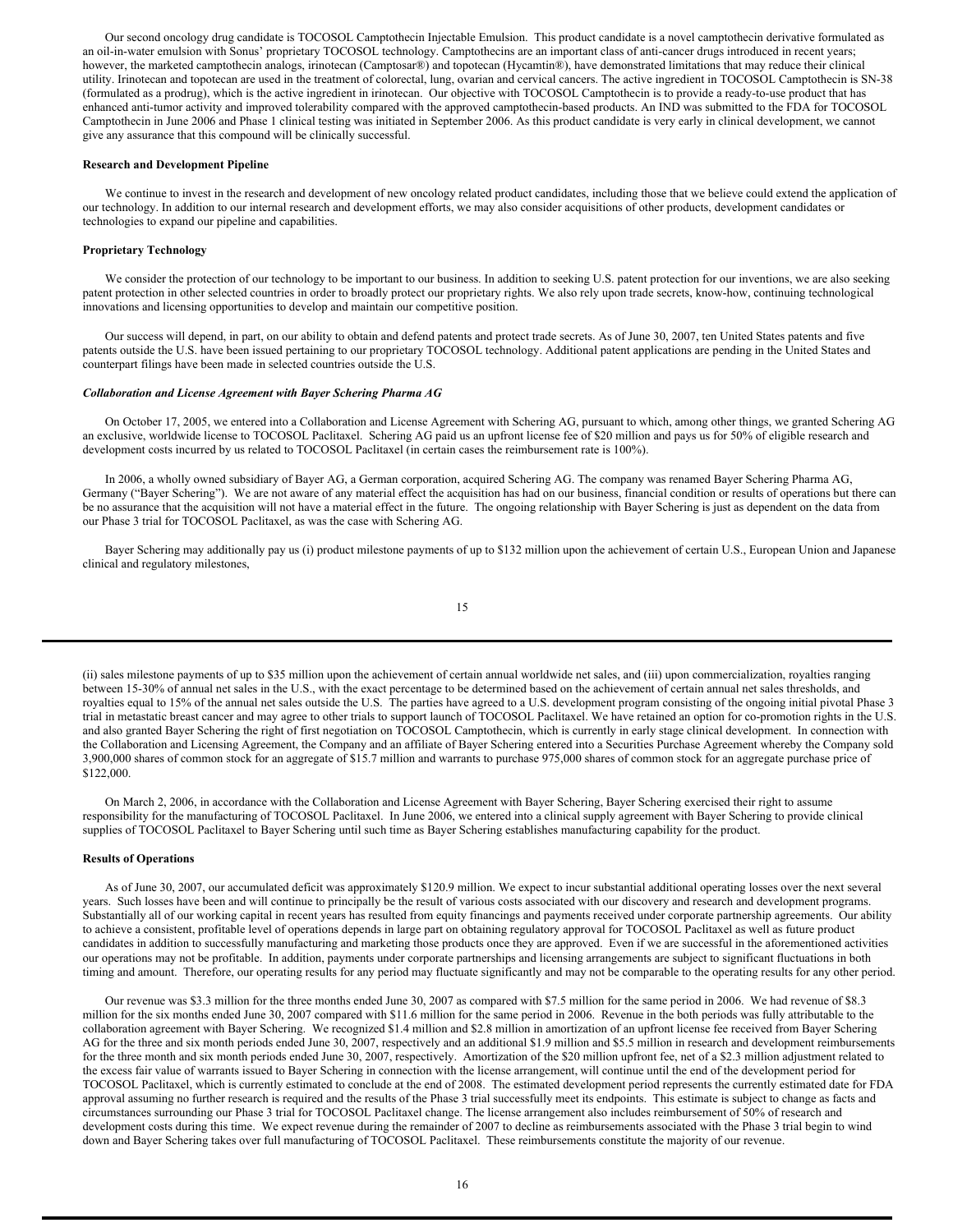Our research and development (R&D) expenses were \$7.7 million for the three months ended June 30, 2007 compared with \$11.2 million for the same period in 2006. Our R&D expenses were \$14.6 million for the six months ended June 30, 2007 compared with \$19.4 million for the same period in 2006. The decrease for both periods was primarily the result of lower spending on clinical trials and drug supply and manufacturing costs as the Phase 3 trial for TOCOSOL Paclitaxel begins to wind down. Although we expect to continue expanding development activities of other product candidates in our pipeline, we expect R&D expenses during the remainder of 2007 to decrease as a result of reduced spending related to the Phase 3 trial for TOCOSOL Paclitaxel as the trial progresses, in addition to reduced spending for the non-Phase 3 clinical development of TOCOSOL Paclitaxel, pending receipt of independently reviewed objective response rate data from the Phase 3 trial currently expected by the end of the third quarter of 2007.

Our general and administrative (G&A) expenses were \$2.1 million for the three months ended June 30, 2007 compared with \$1.9 million for the same period in 2006. Our G&A expenses were \$4.1 million for the six months ended June 30, 2007 compared with \$3.7 million for the same period in 2006. The increase for both periods was primarily the result of higher spending associated with personnel related costs as we expand operations. We expect G&A expenses during 2007 to remain generally in line with levels experienced during the first six months of 2007.

We expect our total operating expenses during the remainder of 2007 to decrease as spending related to the Phase 3 trial for TOCOSOL Paclitaxel begins to wind down and additional clinical development of TOCOSOL Paclitaxel has been scaled back pending receipt of independently reviewed objective response rate data from the Phase 3 trial. We estimate that R&D spending will comprise approximately 80%-90% of the anticipated spending in 2007. A significant portion of the R&D spending will be devoted to the Phase 3 clinical trial for TOCOSOL Paclitaxel in addition to development activities related to other compounds in our pipeline. These estimates and actual expenses are subject to change depending on many factors, including unforeseen expansion of study size or duration, complications in conducting or completing studies when the study begins, changes in FDA requirements, increased material costs and other factors.

Our other income, net, was \$590,000 for the three months ended June 30, 2007 compared with \$687,000 for the same period in 2006. Our other income, net, was \$1.2 million for both six month periods ended June 30, 2007 and 2006. The decrease for the three month period ended June 30, 2007 was due primarily to higher levels of invested cash in the same period in 2006.

The Company had no income tax expense for the three and six month periods ended June 30, 2007 or 2006 as it had incurred pretax losses.

#### **Liquidity and Capital Resources**

We have historically financed operations with proceeds from equity financings and payments under corporate partnerships with third parties. At June 30, 2007, we had cash, cash equivalents and marketable securities totaling \$44.3 million compared to \$58.3 million at December 31, 2006. The decrease was primarily due to timing of payments accrued in 2006 and paid in 2007, in addition to the net loss for the six month period ended June 30, 2007 of \$9.2 million. These decreases were offset in part by \$6.6 million in payments received from Bayer Schering under the collaboration agreement.

Net cash used in operating activities for the six months ended June 30, 2007, and 2006, was \$14.0 million and \$10.8 million, respectively. Expenditures in all periods were a result of R&D expenses, including clinical trial costs, and G&A expenses in support of our operations and product development activities primarily related to TOCOSOL Paclitaxel and to a lesser extent other potential product candidates. The increase in net cash used in operating activities from the six months ended June 30, 2007 to the six months ended June 30, 2006 was primarily due timing of invoices and related payments.

Net cash used in investing activities for the six months ended June 30, 2007 and 2006 was \$19.3 million and \$384,000, respectively.The net cash used in investing activities during the six month period ended June 30, 2007 was primarily due to purchases of marketable securities in the normal course of business. The net cash used in investing activities during the same period in the prior year was due to purchases of property and equipment. Activity related to marketable securities relates primarily to the investment of money raised in equity financings or received under collaborative agreements. The related maturities and sales of those investments provide us with working capital on an as needed basis. We also initiate shifts between cash equivalent securities and marketable securities based on our cash needs and the prevailing interest rate environment.

Net cash provided by financing activities for the six months ended June 30, 2007, and 2006 was \$159,000 and \$28.9 million, respectively.The net cash provided by financing activities during the six month period ended June 30, 2007 was primarily due to the issuance of common stock under employee benefit plans and the exercise of common stock warrants. The net cash provided by financing activities during the same period in the prior year was primarily due to proceeds raised in the May 2, 2006 registered direct equity financing and the exercise of common stock warrants.

We expect that our cash requirements will continue to increase in future periods due to the development and commercialization costs associated with TOCOSOL Paclitaxel and other product candidates. Under our current forecasted cash needs, which assume continued development of TOCOSOL Paclitaxel as well as other product candidates, we believe that existing cash, cash equivalents and marketable securities, in addition to payments pending and cost sharing arrangements under our agreement with Bayer Schering, will be sufficient to fund operations through the second quarter of 2008. In addition to the supportive trials Sonus plans to conduct, it is anticipated that we will collaborate with Bayer Schering on additional studies. Under the terms of the Collaboration and License Agreement with Bayer Schering, we are also obligated to fund 50% of the costs of certain studies conducted by Bayer Schering for the U.S. The exact cost and timing of these studies is not yet known. In addition, the scope, timing and costs of the Phase 3 clinical trial are difficult to determine with accuracy and these costs may vary significantly depending upon regulatory and other matters that are not within our control. Our current estimate for the total external cost of the Phase 3 clinical trial is approximately \$50 million, approximately three quarters of which has been incurred through June 30, 2007. We will need additional capital in 2008 to support the continued development and commercialization of TOCOSOL Paclitaxel, our obligations under the Collaboration and License Agreement with Bayer Schering, the development of other product candidates and to fund continuing operations. Should our clinical data support an NDA submission based on the primary endpoint of objective response rate, we anticipate that the NDA, the contents of which are being developed in collaboration with Bayer Schering, will be submitted by Bayer Schering in the second quarter of 2008. Our future capital requirements depend on many factors including:

- our ability to obtain and timing of payments under corporate partner agreements and/or debt or equity financings;
- timing and costs of preclinical development, clinical trials and regulatory approvals;
- · timing and results from our Phase 3 trial for TOCOSOL Paclitaxel;
- timing and amount of costs to support our obligations under the Collaboration and License Agreement with Bayer Schering;
- timing and cost of drug discovery and research and development;
- entering into new collaborative or product license agreements for products in our pipeline;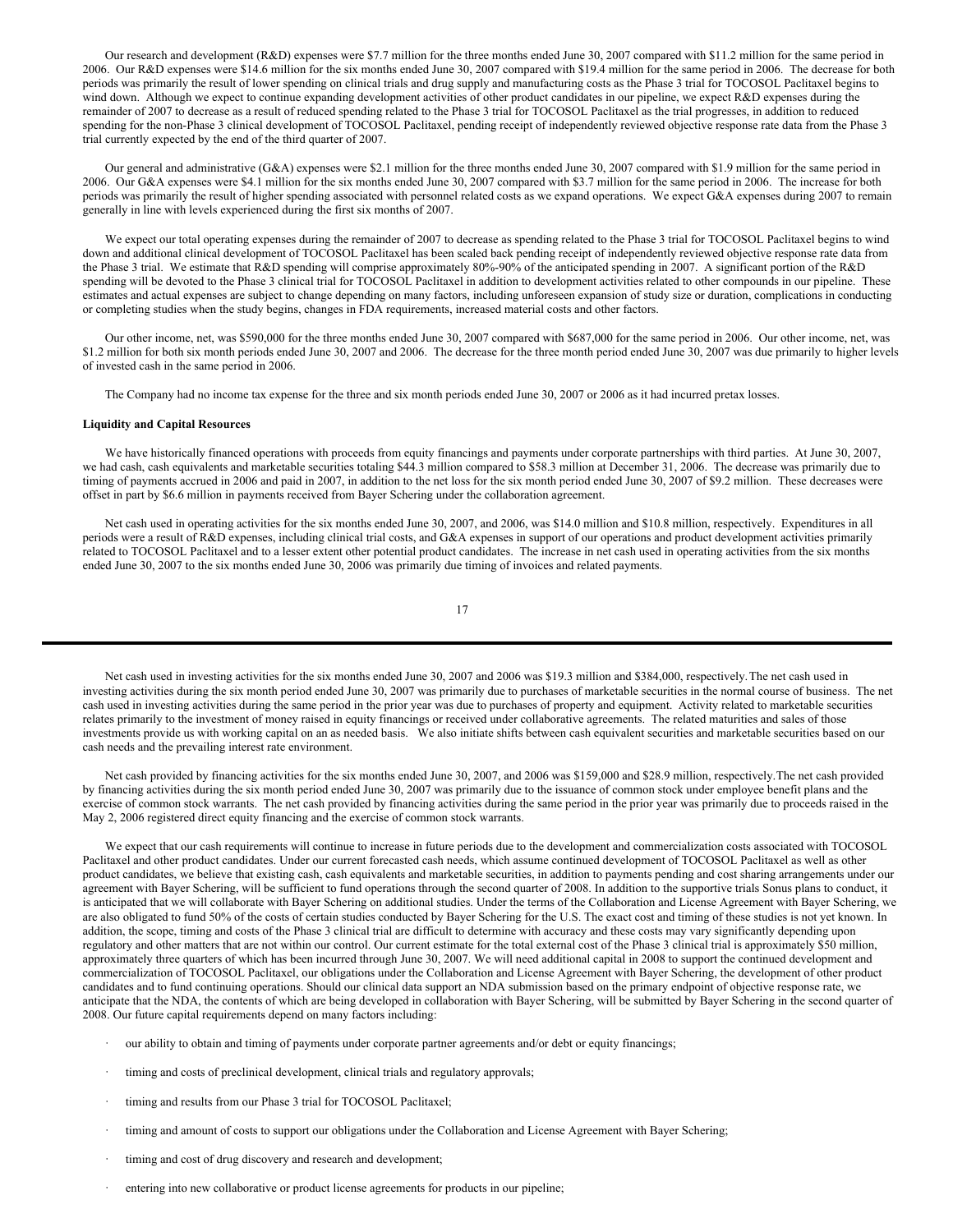- timing and costs of technology transfer associated with manufacturing and supply agreements; and
- costs related to obtaining, defending and enforcing patents.

| ◡ |
|---|
|   |
|   |

We have contractual obligations in the form of operating leases and leasehold financing arrangements, which expire in 2007. The Company also signed a new facility lease in November 2006. The new facility lease has a term of 10 years with a provision for two additional five year renewals. The estimated commencement date for the new lease is November 2007. The following table summarizes our contractual obligations under these agreements, including interest as of June 30, 2007:

| Contractual<br><b>Obligations</b> | Total        |   | Less than<br>1 vear | 1-3 years |    | 3-5 years | More than 5<br>vears |  |
|-----------------------------------|--------------|---|---------------------|-----------|----|-----------|----------------------|--|
| Lease financing<br>obligations    | 2.533        | S | 2.533               | –         |    | —         |                      |  |
| Operating lease<br>obligations    | 25,611,311   |   | 1.701.228           | 4,494,156 |    | 4,784,637 | 14,631,290           |  |
| Total                             | \$25,613,844 |   | .703.761            | 4.494.156 | S. | 4,784,637 | \$14,631,290         |  |

Under the Collaboration and License Agreement with Bayer Schering, we are obligated to fund 50% of the costs of certain studies conducted by Bayer Schering. As these additional studies have not yet been finalized, no dollar amounts have been disclosed above.

#### **Material Changes in Financial Condition**

|                      | June 30, 2007 | December 31, 2006 |            |  |
|----------------------|---------------|-------------------|------------|--|
| Total assets         | 52,639,901    | <sup>S</sup>      | 68.493.002 |  |
| Total liabilities    | 17.324.513    |                   | 25.451.065 |  |
| Shareholders' equity | 35.315.388    |                   | 43,041,937 |  |

The decline in assets from December 31, 2006 primarily relates to declines in cash and investments used to fund operations and timing of collections of receivables. The decline in liabilities from December 31, 2006 primarily relates to lower accruals on the Phase 3 trial for TOCOSOL Paclitaxel as it begins to wind down, lower TOCOSOL Paclitaxel manufacturing activity as responsibility for manufacturing has been assumed by Bayer Schering and lower accruals for compensation due to timing of annual incentive payments. The decline in shareholders equity is primarily due to the net loss for the year.

#### **Critical Accounting Policies and Estimates**

We previously identified certain policies and estimates as critical to our business operations and the understanding of our past or present results of operations in our Annual Report on Form 10-K for the year ended December 31, 2006 and filed with the Securities and Exchange Commission on March 16, 2007. These policies and estimates are considered critical because they had a material impact, or they have the potential to have a material impact, on our financial statements and because they require significant judgments, assumptions or estimates. Our preparation of financial statements requires us to make estimates and assumptions that affect the reported amount of assets and liabilities, disclosure of contingent assets and liabilities at the date of our financial statements, and the reported amounts of revenue and expenses during the reporting period. No policies or estimates have materially changed or arisen subsequent to those previously disclosed.

## **Item 3. Quantitative and Qualitative Disclosures About Market Risk**

#### *Interest rate risk:*

The market risk inherent in our marketable securities portfolio represents the potential loss arising from adverse changes in interest rates. If market rates hypothetically increase immediately and uniformly by 100 basis points from levels at June 30, 2007, the decline in the fair value of the investment portfolio would not be material. Given the short-term nature of our investment portfolio, we do not expect our operating results or cash flows to be affected to any significant degree by a sudden change in market interest rates.

<span id="page-10-0"></span>

| I<br>۰.       |
|---------------|
| ۰.<br>۰,<br>٧ |

#### *Foreign currency exchange risk:*

We are exposed to risks associated with foreign currency transactions on certain contracts denominated in foreign currencies (primarily Euro and Pound Sterling denominated contracts) and we have not hedged these amounts. As our unhedged foreign currency transactions fluctuate, our earnings might be negatively affected. Accordingly, changes in the value of the U.S. dollar relative to the Euro/Pound Sterling might have an adverse effect on our reported results of operations and financial condition, and fluctuations in exchange rates might harm our reported results and accounts from period to period. The impact of foreign currency fluctuations related to realized gains and losses during the three month and six month periods ended June 30, 2007 and 2006, respectively, was not material.

# <span id="page-10-1"></span>**Item 4. Controls and Procedures**

# Evaluation of disclosure controls and procedures

An evaluation as of the end of the period covered by this report was carried out under the supervision and participation of management, including our Chief Executive Officer and Chief Financial Officer, of the effectiveness of the design and operation of our disclosure controls and procedures. Based upon the evaluation, our Chief Executive Officer and Chief Financial Officer concluded that our disclosure controls and procedures are effective in timely alerting them to material information required to be included in our periodic SEC filings. A controls system, no matter how well designed and operated, cannot provide absolute assurance that the objectives of the controls are met, and no evaluation of controls can provide absolute assurance that all controls and instances of fraud, if any, within a company have been, or will be, detected.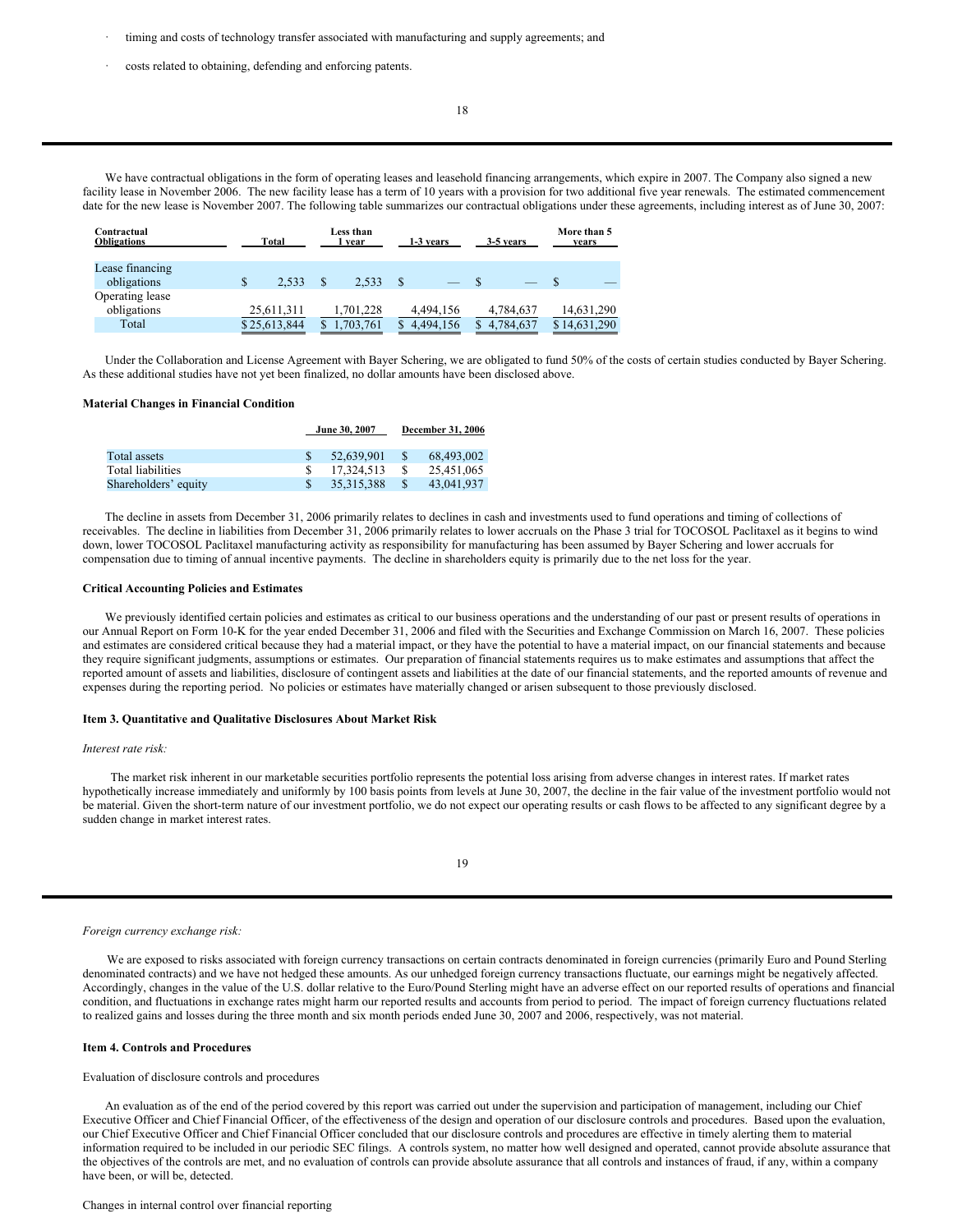We have not made any changes to our internal control over financial reporting (as defined in rule 13a-15(f) and 15d-15(f) under the Exchange Act) during the fiscal quarter ended June 30, 2007 that have materially affected, or are reasonably likely to materially affect, our internal control over financial reporting.

## **Part II. Other Information**

## <span id="page-11-1"></span><span id="page-11-0"></span>**Item 1A. Risk Factors**

You should consider the risks below carefully in addition to other information contained in this report before engaging in any transaction involving shares of our common stock. Potential risks and uncertainties include, among other things, those factors discussed in the sections entitled "Business", "Risk Factors" and "Management's Discussion and Analysis of Financial Condition and Results of Operations" in our Annual Report on Form 10-K for the year ended December 31, 2006, the section entitled "Management's Discussion and Analysis of Financial Condition and Results of Operations" in this Quarterly Report on Form 10-Q, and as set forth below in this Item 1A. Readers should carefully review those risks, as well as additional risks described in other documents we file from time to time with the Securities and Exchange Commission. We undertake no obligation to publicly release the results of any revisions to any forward-looking statements to reflect anticipated or unanticipated events or circumstances occurring after the date of such statements. The following risk factors include material changes to the risk factors previously disclosed in our Form 10-K filed for the year ended December 31, 2006, but are not a complete list of all of our risk factors.

20

*The acquisition of Schering AG by Bayer AG may af ect our relationship with the combined company.*

We executed an agreement with Schering AG for TOCOSOL Paclitaxel in October 2005. Under the Collaboration and License Agreement, Schering AG has a worldwide exclusive license to market and promote TOCOSOL Paclitaxel and is responsible for clinical development and regulatory activities outside of the U.S. In 2006, a wholly owned subsidiary of Bayer AG, a German corporation, acquired Schering AG. The company was renamed Bayer Schering Pharma AG, Germany ("Bayer Schering"). We are not aware of any material effect the acquisition has had on our business, financial condition or results of operations but there can be no assurance that the acquisition will not have a material effect in the future. The ongoing relationship with Bayer Schering is just as dependent on the data from our Phase 3 trial for TOCOSOL Paclitaxel, as was the case with Schering AG.

*The impact of the recall by Bristol-Myers Squibb Pharmaceuticals of certain batches of Taxol.*

In March 2007, Bristol-Myers Squibb Pharmaceuticals recalled certain batches of Taxol due to potential lack of sterility assurance. At the time of the recall, there had been no reports of non-sterile product and no stability failures had been detected. Among the recalled batches were those being used in the reference arm of the ongoing Phase 3 TOCOSOL Paclitaxel pivotal study. Based on the available information, Sonus has no reason to believe that the recalled batches had an adverse impact on patients treated with those batches in the Phase 3 study. To continue the Phase 3 study without interruption, Sonus obtained generic paclitaxel products, as permitted in the Phase 3 protocol, allowing patients to continue treatment in the reference arm. The generic paclitaxel products obtained meet the product specifications of Taxol. Use of generic paclitaxel products in the Phase 3 study has been discussed with the FDA, and the change from Taxol to generic paclitaxel products will require additional product data related to generic paclitaxel products in the NDA. We are in the process of receiving the required information. However, there can be no assurance that the use of generic paclitaxel products will not have an impact on the outcome of our NDA review.

The Company plans to return all of the recalled material to its suppliers in accordance with the recall notice. While we believe that we will receive a full refund for the returned material, there can be no assurance that we will receive that refund on a timely basis.

#### **Item 4. Submission of Matters to a Vote of Security Holders**

Our Annual Meeting of Stockholders was held on May 10, 2007. At the Annual Meeting, there were three matters submitted to a vote of security holders. Proxies were solicited pursuant to Regulation 14A of the Securities Exchange Act of 1934. There was no solicitation in opposition to management's nominees as listed in the proxy statement.

Each director nominated and all other proposals submitted to a vote passed and the voting outcome of each proposal was as follows:

1. Election of the following five (5) directors to serve until the next annual meeting of stockholders or until their successors are elected and have qualified to serve as directors:

| For        | Withheld  |
|------------|-----------|
| 26,797,985 | 1,179,137 |
| 26,484,048 | 1.493.074 |
| 26,802,105 | 1,175,017 |
| 26,794,555 | 1,182,567 |
| 26,482,948 | 1,494,174 |
|            |           |

<span id="page-11-2"></span> $21$ 

2. Approval of the Company's 2007 Stock Incentive Plan: For: 10,124,830 Against: 3,081,114 Abstain: 46,170 3. Ratification of Ernst & Young LLP as independent auditors of the Company for the fiscal year ending December 31, 2007: For: 27,750,214 Against: 164,998 Abstain: 61,910 **Item 6. Exhibits**

<span id="page-11-3"></span>10.1 Sonus Pharmaceuticals, Inc. 2007 Performance Incentive Plan (incorporated by reference to Appendix A to the Company's Definitive Proxy Statement on Schedule 14A, as filed with the Commission on April 3, 2007).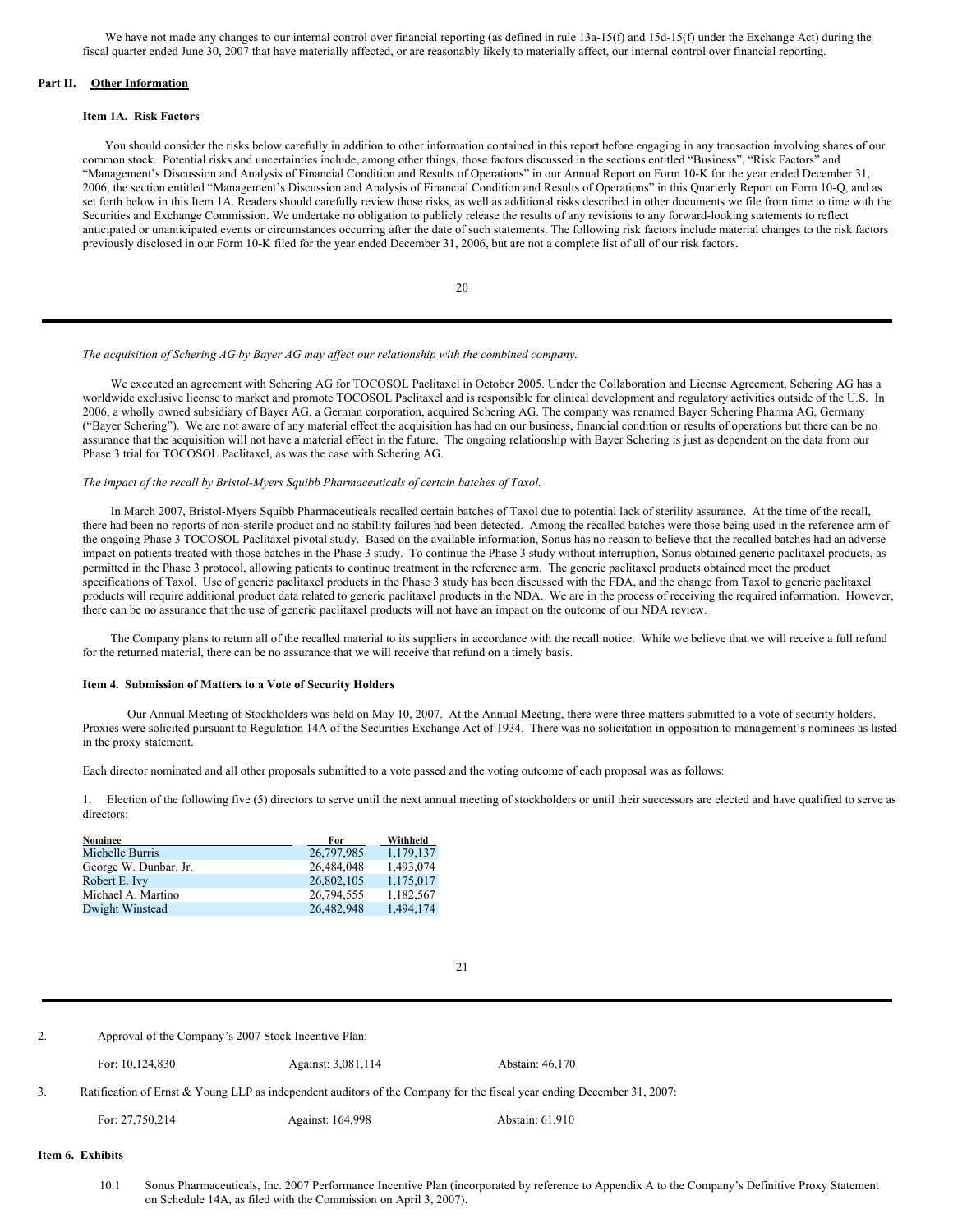- 31.1 Certification of President and Chief Executive Officer pursuant to Rule 13a-14(a) or 15d-14(a).
- 31.2 Certification of Chief Financial Officer pursuant to Rule 13a-14(a) or 15d-14(a).
- 32.1 Certification of President and Chief Executive Officer pursuant to Rule 13a-14(b) or 15d-14(b).
- 32.2 Certification of Chief Financial Officer pursuant to Rule 13a-14(b) or 15d-14(b).

# **SIGNATURES**

In accordance with the requirements of the Securities Exchange Act, the registrant caused this report to be signed on its behalf by the undersigned, thereunto duly authorized.

# **SONUS PHARMACEUTICALS, INC.**

Date: August 3, 2007 By: /s/ Alan Fuhrman

Alan Fuhrman Senior Vice President, Chief Financial Officer (Principal Financial Officer)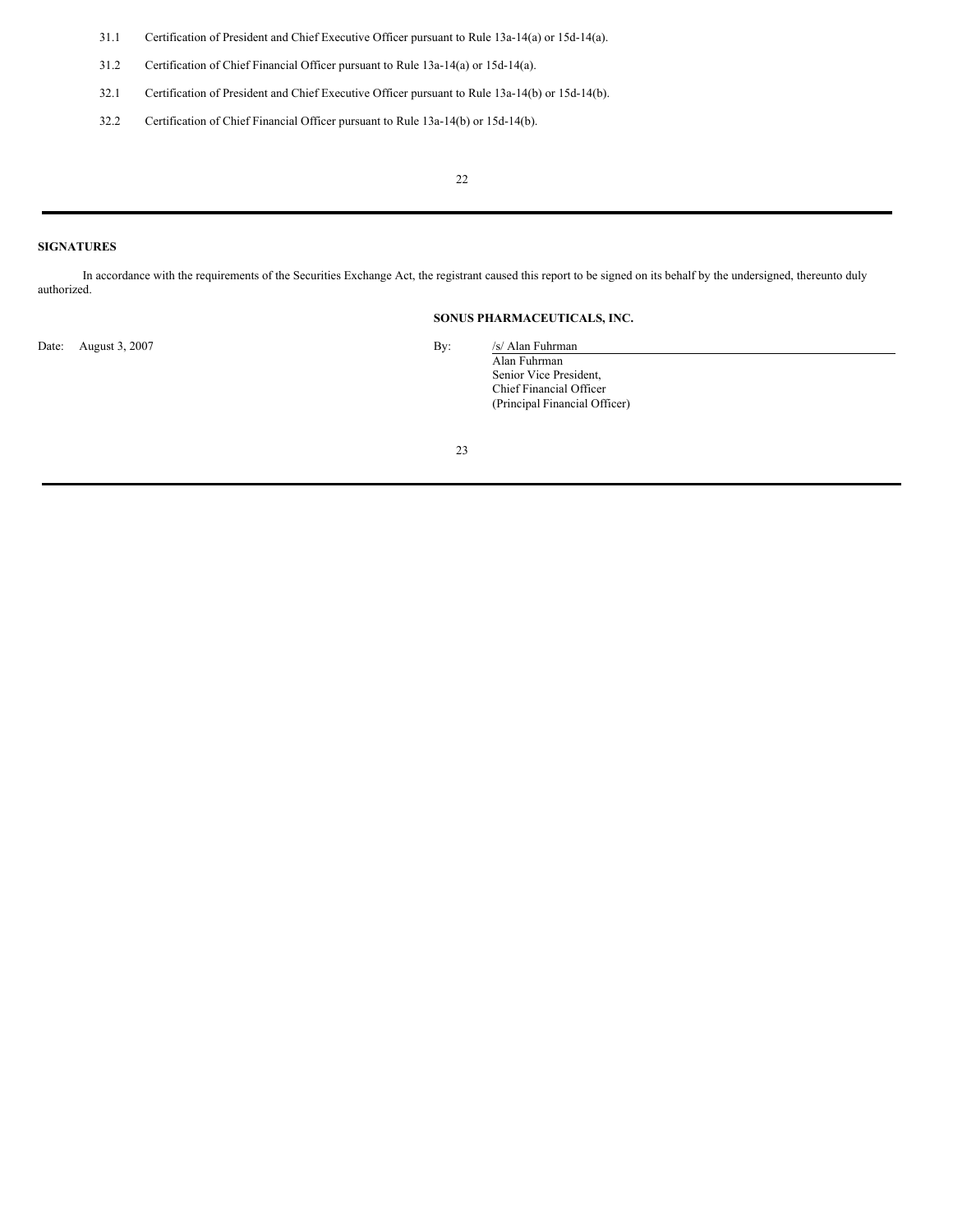#### **Certification Pursuant to Rule 13a-14(a) or Rule 15d-14(a) of the Securities Exchange Act of 1934**

I, Michael A. Martino, certify that:

- 1. I have reviewed this quarterly report on Form 10-Q of Sonus Pharmaceuticals, Inc.;
- 2. Based on my knowledge, this report does not contain any untrue statement of a material fact or omit to state a material fact necessary to make the statements made, in light of the circumstances under which such statements were made, not misleading with respect to the period covered by this report;
- 3. Based on my knowledge, the financial statements, and other financial information included in this report, fairly present in all material respects the financial condition, results of operations and cash flows of the registrant as of, and for, the periods presented in this report;
- 4. The registrant's other certifying officer and I are responsible for establishing and maintaining disclosure controls and procedures (as defined in Exchange Act Rules  $13a-15(e)$  and  $15d-15(e)$ ) and internal control over financial reporting (as defined in Exchange Act Rules  $13a-15(f)$  and  $15d-15(f)$ ) for the registrant and have:
	- (a) Designed such disclosure controls and procedures, or caused such disclosure controls and procedures to be designed under our supervision, to ensure that material information relating to the registrant, including its consolidated subsidiaries, is made known to us by others within those entities, particularly during the period in which this report is being prepared;
	- (b) Designed such internal control over financial reporting, or caused such internal control over financial reporting to be designed under our supervision, to provide reasonable assurance regarding the reliability of financial reporting and the preparation of financial statements for external purposes in accordance with generally accepted accounting principles;
	- (c) Evaluated the effectiveness of the registrant's disclosure controls and procedures and presented in this report our conclusions about the effectiveness of the disclosure controls and procedures, as of the end of the period covered by this report based on such evaluation; and
	- (d) Disclosed in this report any change in the registrant's internal control over financial reporting that occurred during the registrant's most recent fiscal quarter (the registrant's fourth fiscal quarter in the case of an annual report) that has materially affected, or is reasonably likely to materially affect, the registrant's internal control over financial reporting; and
- 5. The registrant's other certifying officer and I have disclosed, based on our most recent evaluation of internal control over financial reporting, to the registrant's auditors and the audit committee of the registrant's board of directors (or persons performing the equivalent functions):
	- (a) all significant deficiencies and material weaknesses in the design or operation of internal control over financial reporting which are reasonably likely to adversely affect the registrant's ability to record, process, summarize and report financial information; and
	- (b) any fraud, whether or not material, that involves management or other employees who have a significant role in the registrant's internal control over financial reporting.

Date: August 3, 2007

/s/ Michael A. Martino

Michael A. Martino President and Chief Executive Officer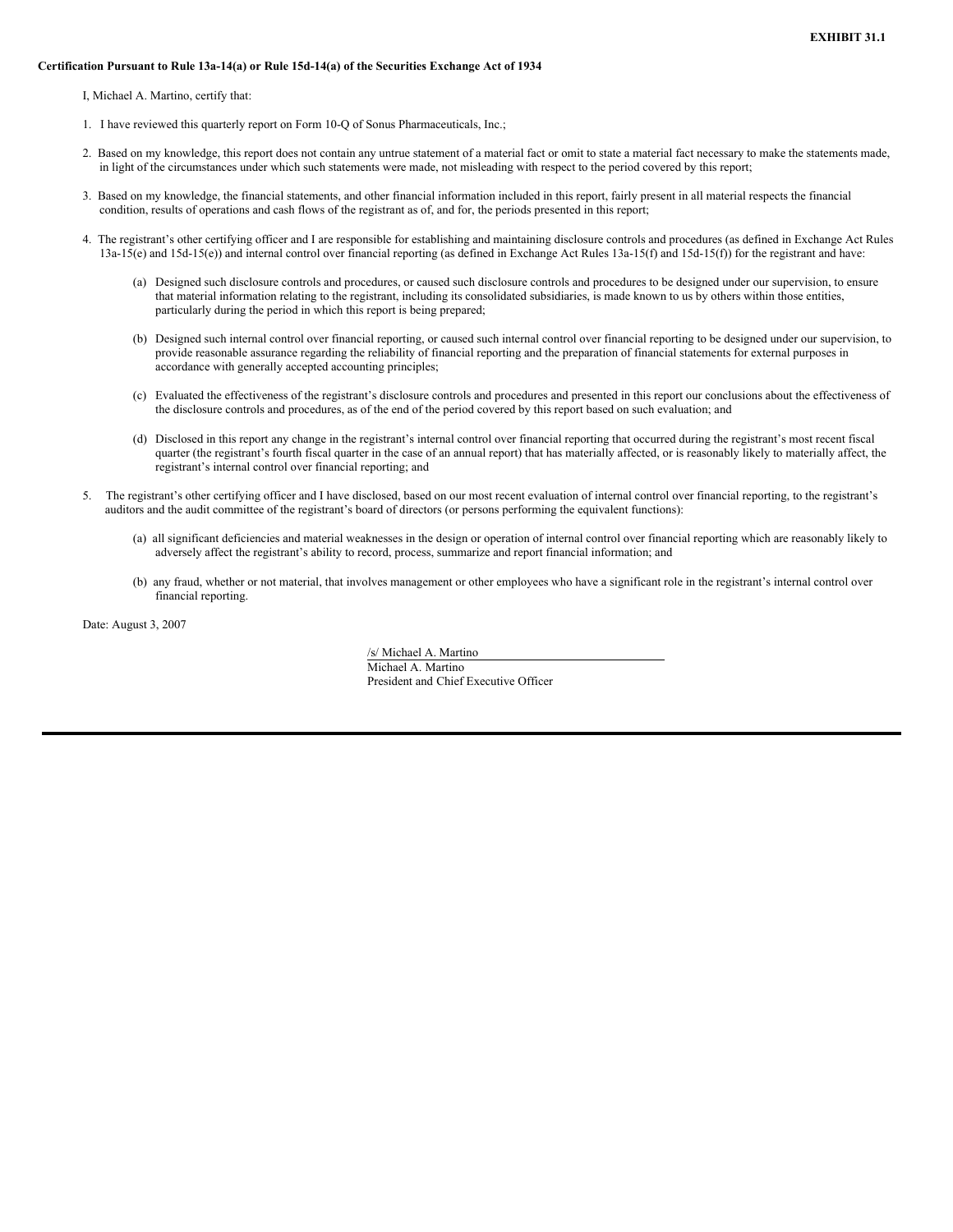#### **Certification Pursuant to Rule 13a-14(a) or Rule 15d-14(a) of the Securities Exchange Act of 1934**

I, Alan Fuhrman, certify that:

- 1. I have reviewed this quarterly report on Form 10-Q of Sonus Pharmaceuticals, Inc.;
- 2. Based on my knowledge, this report does not contain any untrue statement of a material fact or omit to state a material fact necessary to make the statements made, in light of the circumstances under which such statements were made, not misleading with respect to the period covered by this report;
- 3. Based on my knowledge, the financial statements, and other financial information included in this report, fairly present in all material respects the financial condition, results of operations and cash flows of the registrant as of, and for, the periods presented in this report;
- 4. The registrant's other certifying officer and I are responsible for establishing and maintaining disclosure controls and procedures (as defined in Exchange Act Rules  $13a-15(e)$  and  $15d-15(e)$ ) and internal control over financial reporting (as defined in Exchange Act Rules  $13a-15(f)$  and  $15d-15(f)$ ) for the registrant and have:
	- (a) Designed such disclosure controls and procedures, or caused such disclosure controls and procedures to be designed under our supervision, to ensure that material information relating to the registrant, including its consolidated subsidiaries, is made known to us by others within those entities, particularly during the period in which this report is being prepared;
	- (b) Designed such internal control over financial reporting, or caused such internal control over financial reporting to be designed under our supervision, to provide reasonable assurance regarding the reliability of financial reporting and the preparation of financial statements for external purposes in accordance with generally accepted accounting principles;
	- (c) Evaluated the effectiveness of the registrant's disclosure controls and procedures and presented in this report our conclusions about the effectiveness of the disclosure controls and procedures, as of the end of the period covered by this report based on such evaluation; and
	- (d) Disclosed in this report any change in the registrant's internal control over financial reporting that occurred during the registrant's most recent fiscal quarter (the registrant's fourth fiscal quarter in the case of an annual report) that has materially affected, or is reasonably likely to materially affect, the registrant's internal control over financial reporting; and
- 5. The registrant's other certifying officer and I have disclosed, based on our most recent evaluation of internal control over financial reporting, to the registrant's auditors and the audit committee of the registrant's board of directors (or persons performing the equivalent functions):
	- (a) all significant deficiencies and material weaknesses in the design or operation of internal control over financial reporting which are reasonably likely to adversely affect the registrant's ability to record, process, summarize and report financial information; and
	- (b) any fraud, whether or not material, that involves management or other employees who have a significant role in the registrant's internal control over financial reporting.

Date: August 3, 2007

/s/ Alan Fuhrman Alan Fuhrman Senior Vice President and Chief Financial Officer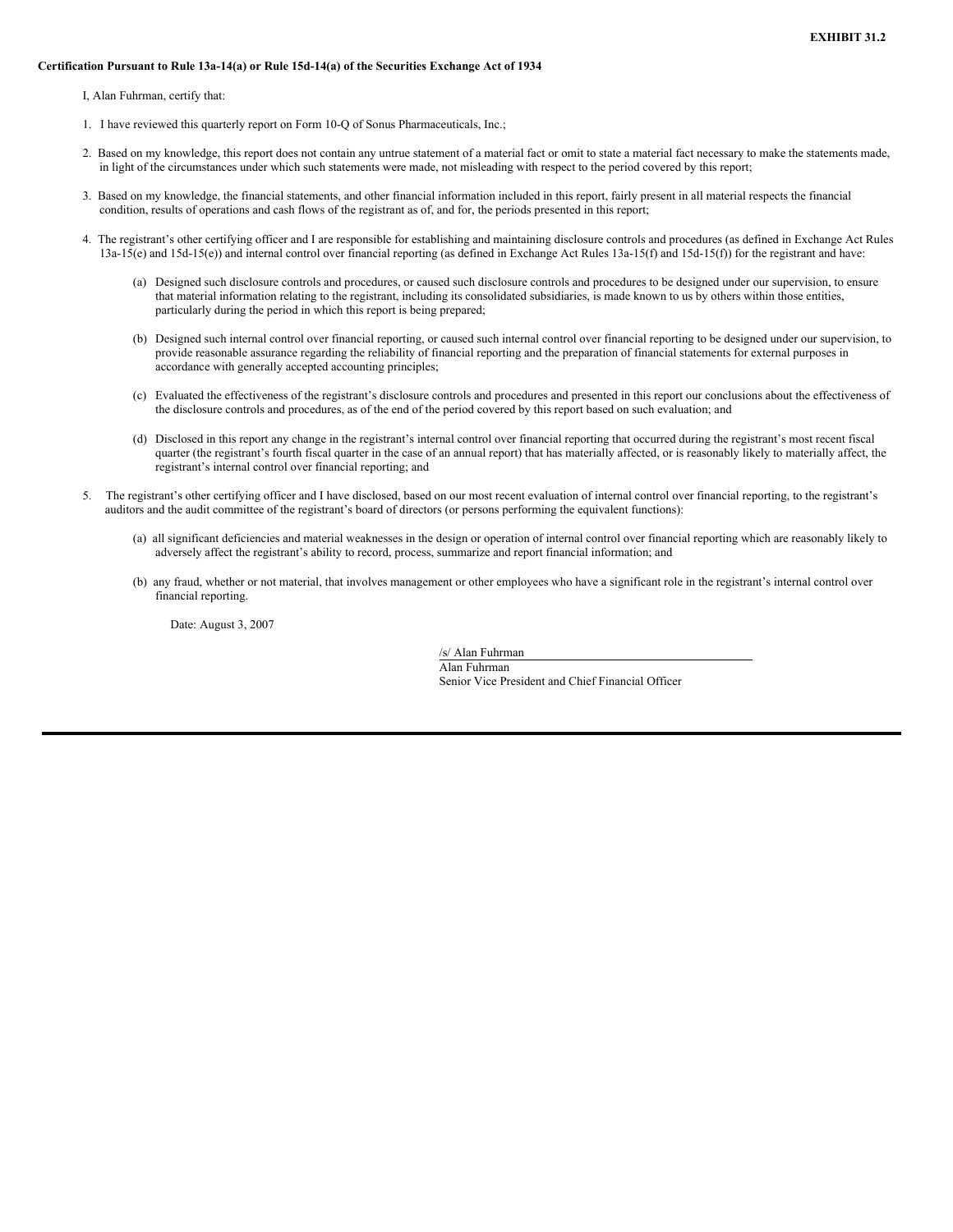# Certification Pursuant to Rule 13a-14(b) or Rule 15d-14(b) of the Securities Exchange Act of 1934 and U.S.C. Section 1350

I, Michael A. Martino, President and Chief Executive Officer of Sonus Pharmaceuticals, Inc. (the "Company"), certify, pursuant to Rule 13a-14(b) or Rule 15d-14(b) of the Securities Exchange Act of 1934 and 18 U.S.C. Section 1350, that:

- (1) the Quarterly Report on Form 10-Q of the Company for the quarterly period ended June 30, 2007 (the "Report") fully complies with the requirements of Section 13(a) or 15(d) of the Securities Exchange Act of 1934 (15 U.S.C. 78m or 78o(d)); and
- (2) the information contained in the Report fairly presents, in all material respects, the financial condition and results of operations of the Company.

Dated: August 3, 2007

/s/ Michael A. Martino Michael A. Martino President and Chief Executive Officer